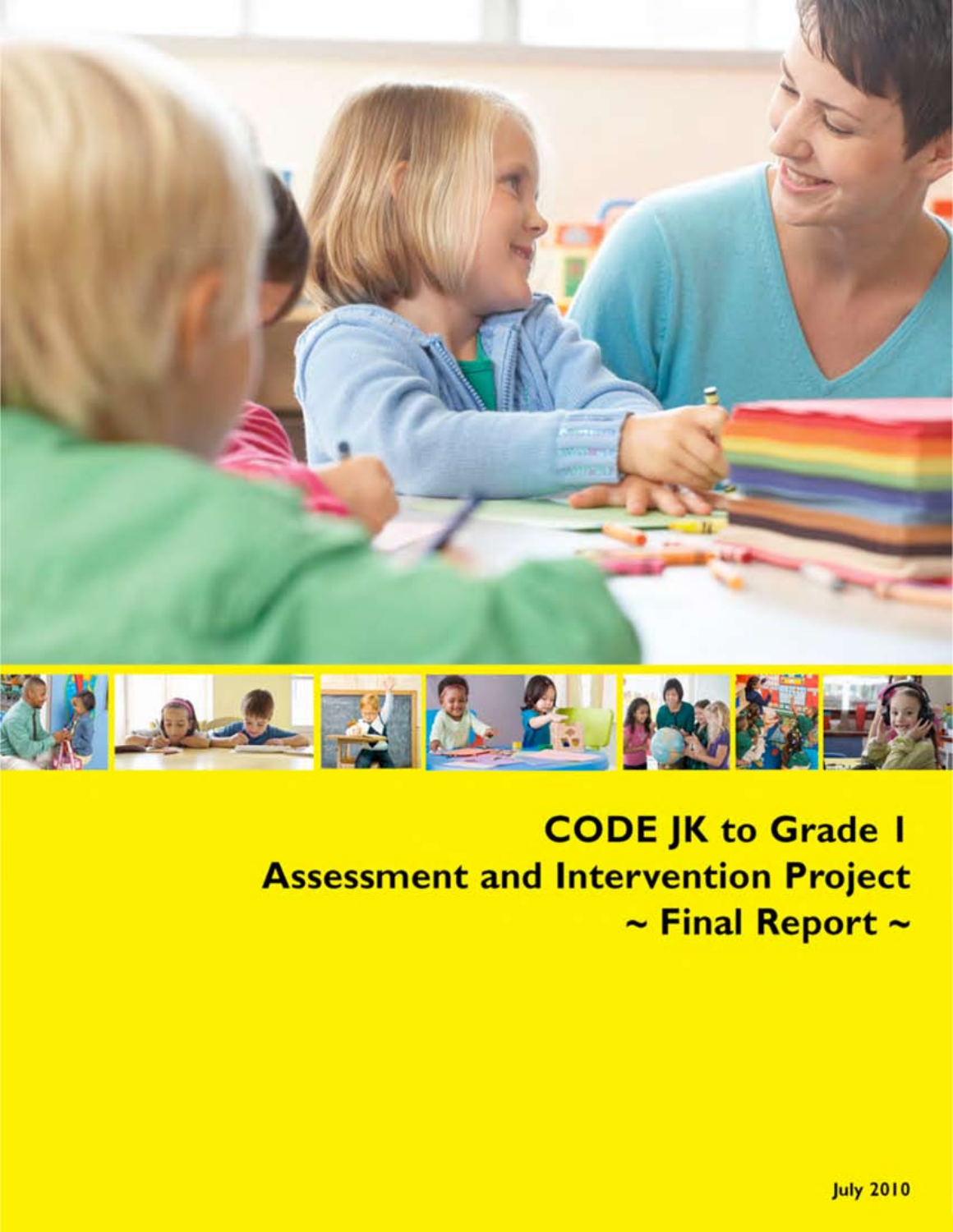# **2009–2010 CODE SPECIAL EDUCATION PROJECT: JK–GRADE 1 ASSESSMENT AND INTERVENTION STRATEGIES**

# **BACKGROUND**

The Special Education Policy and Programs Branch of the Ontario Ministry of Education provided funding for the 2009–2010 school year to the Council of Directors of Education (CODE) to support the development and implementation of effective, evidence-informed assessment and intervention strategies for all students in Junior Kindergarten through Grade 1.

This JK–Grade 1 Assessment and Intervention Strategies project built on the lessons learned from the previous CODE Special Education Project 2005–2009 which focused on implementation of the recommendations of *Education for All: The Report of the Expert Panel on Literacy and Numeracy Instruction for Students with Special Needs, Kindergarten to Grade 6* (2005). The JK–Grade 1 Assessment and Intervention Strategies Project provided support to ensure that the knowledge gained during the past four school years continues to generate improved learning for both students and staff in Ontario schools.

*With its focus on achievement for all students in JK–Grade 1, this project provided an opportunity for school boards to work together in collaborative ways to identify evidence-informed practices, encourage the implementation and monitoring of those practices and to mobilize knowledge transfers and exchanges across school board boundaries.* 

*Barrie Region JK–Grade 1 Assessment and Intervention Strategies Project Report to CODE May, 2010*

The project was designed to identify existing effective, evidence-informed assessment and intervention strategies; share these through leadership networks; build teacher/school board capacity to implement them; and develop a monitoring tool to support school boards in the implementation process.

The Ministry/CODE Liaison Committee identified the following student, parent, and system outcomes for the CODE JK–Grade 1 Assessment and Intervention Strategies Project, which were shared in a CODE memo to lead boards, dated October 13, 2009:

For students:

- improved student achievement
- increased student engagement
- early identification and intervention for students that need additional time and support

For parents:

- increased opportunity for parent engagement
- increased parent confidence in public education

For the system:

- increased capacity to implement effective classroom/school evidence-informed assessment and intervention strategies for students in JK–Grade 1
- improved board capacity to conduct self-assessment on implementation of evidence-informed assessment and intervention strategies for students in JK–Grade 1
- enhanced knowledge sharing among boards on effective evidence-informed assessment and intervention strategies for students in JK–Grade 1

This project is aligned with the following three main goals of the Ministry of Education: to improve student achievement; to reduce gaps in student achievement; and to increase confidence in, and support for, public education.

Finally, the project supports other current Ministry initiatives and documents, including: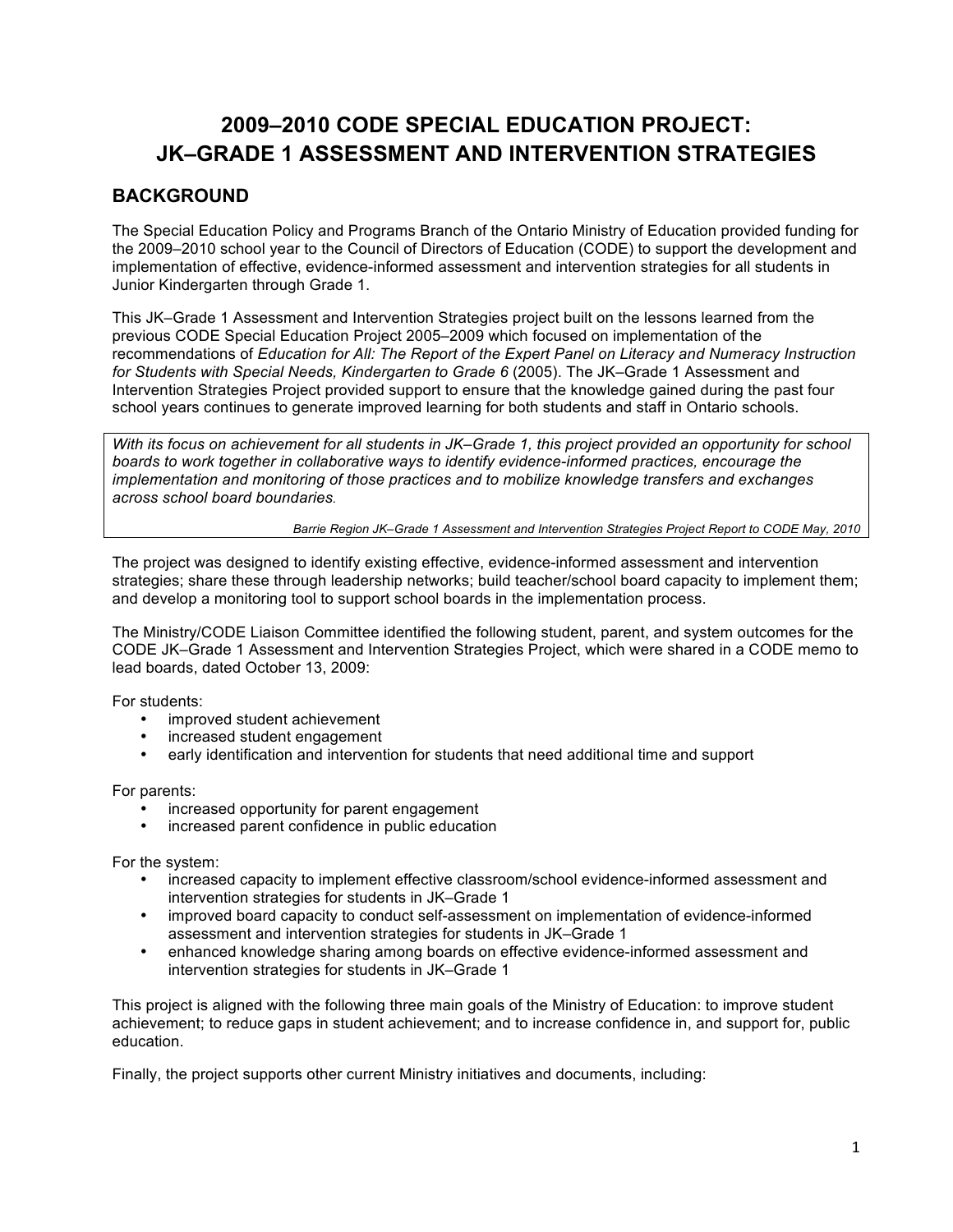- With Our Best Future in Mind: Implementing Early Learning in Ontario (2009), written by Charles Pascal, Special Advisor on Early Learning
- *Growing Success; Assessment, Evaluation and Reporting in Ontario Schools, First Edition, Covering Grades 1 to 12* (2010)
- *2010–2011: The Full-Day Early Learning–Kindergarten Program* (2010) draft curriculum document
- *Planning Entry to School: A Resource Guide* (2005*)*
- *Learning for All K–12* (2009) draft document
- *The School Effectiveness Framework: A Collegial Process for Continued Growth in the Effectiveness of Ontario Elementary Schools* (2007)
- *Early Learning for Every Child Today: A Framework for Ontario Early Childhood Settings* (2007)

# **PROJECT PROCESS OVERVIEW**

The following process was used to support the development of a provincial overview of assessment and intervention strategies which reflects the experience and expertise of Ontario educators.

A lead board for each of the seven regions was chosen in October 2009 after all boards were invited to submit an expression of interest in carrying out the lead board functions as outlined by the CODE team. There was a desire to build upon the processes developed and the student, parent and system outcomes achieved during the CODE Special Education Project 2005–2009. The following lead boards were selected:

- York Region District School Board Barrie Region;
- Hamilton-Wentworth District School Board London Region;
- Sudbury Catholic District School Board North Bay/Sudbury Region;
- Hastings and Prince Edward District School Board Ottawa Region;
- Lakehead District School Board Thunder Bay Region;
- Dufferin-Peel Catholic District School Board Toronto and Area Region; and
- CSDC des Grandes Rivières representing Ontario's French-language school boards.

These lead boards were responsible for assembling a working group from all boards in the same region of the province and scheduling regional team meetings.CODE provided up to \$10,000 in approved funding to all interested school boards as well as additional funding of \$30,000 to the selected lead boards on a regional basis. Sixty-eight school boards participated in this project.

To initiate the CODE Special Education Project: JK–Grade 1 Assessment and Intervention Strategies, CODE team leaders and lead superintendents for each region made presentations at Regional Special Education Council meetings. Then, every region in the province made plans to support the project focus on joint work at the regional level by finding ways to engage all boards in dialogue and reflection on current practice. At face-to-face regional meetings, during video/teleconferences, and by means of structured interviews, board representatives described their own JK–Grade 1 assessment and intervention strategies and learned about strategies used in other boards to improve student learning and to build teacher, school and system capacity.

These regional professional learning communities reflected upon two key questions:

- 1. What is important to all of us in this region in relation to JK–Grade 1 assessment and intervention?
- 2. What will we focus on in developing our suggestions for the JK–Grade 1 Assessment and Intervention Framework for the Province?

Boards collected data in response to reflective questions about the five elements in the Collection of Evidence Template for Lead Boards (see **Appendix A**). This framework was aligned with Ministry goals, with lessons learned at the district and school levels during the CODE Special Education Project (2005–2009), and with the Literacy and Numeracy Secretariat's School Effectiveness Framework. The template was intended to support the development of a provincial framework which would be a synthesis of effective practices across Ontario and focused on the five key elements: Assessment and Intervention Strategies/Use of Data; Parent Involvement/Community Communication; Instructional Leadership; Professional Learning and Capacity Building; and System Process/Organization.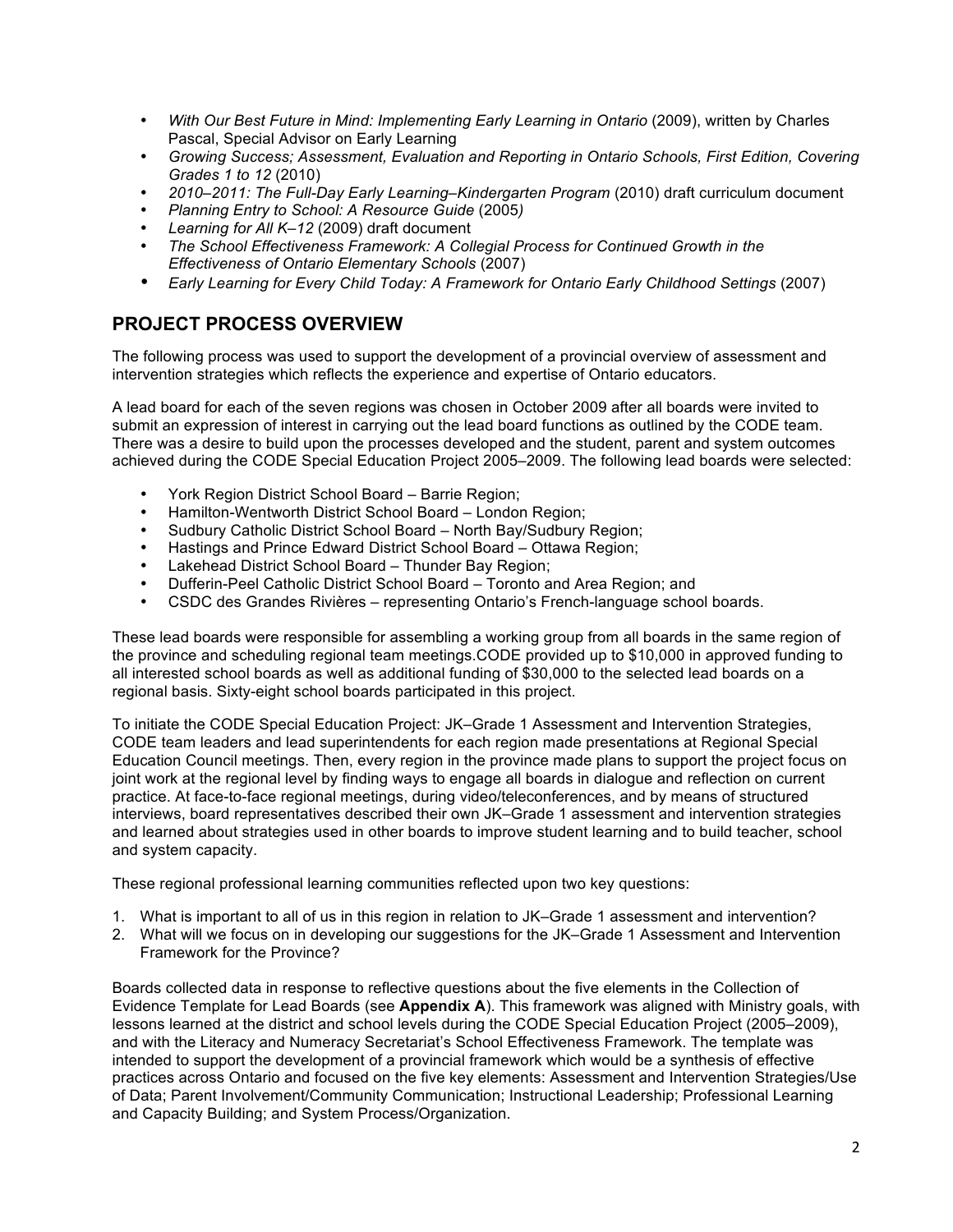The three CODE team leaders participated in regional meetings and/or teleconferences and provided lead superintendents with ongoing support and monitoring for the project. Lead superintendents met face-to-face with the CODE team and Ministry of Education representatives on September 30, 2009, and February 25, 2010. They participated in teleconferences on October 13, 2009 to review and revise the Collection of Evidence Template, and on November 24, 2009 to report on progress.

There was an additional teleconference for lead superintendents and the CODE team on March 25, 2010 to plan for final reports and presentations. Each region was required to prepare a final submission for the project team of CODE/lead board members focused on effective, evidence-informed assessment and intervention strategies for students in JK–Grade 1. These reports were presented at a May 18–19, 2010 provincial meeting attended by lead board superintendents, two additional staff members from each region, and staff from the Special Education Policy and Programs Branch. The CODE team then developed an assessment and intervention framework for use across the province by synthesizing effective strategies and practices identified in the regional reports.

In addition to these regional reports, individual boards submitted final reports on their projects for funding. These reports summarized board activities at both the regional and local levels. Work done at the local level in many boards focused on the identification and use of effective assessment/intervention tools, both commercially made and locally developed; the implementation of these tools; and building the capacity of Kindergarten and Grade 1 teachers in the use effective assessment and intervention strategies. Other board work focused on strategies to support early literacy, including oral language development and early identification strategies for JK–Grade 1 students. Work at the local level was characterized by the use of multidisciplinary teams—staff from the special education and curriculum departments working together.

## **REGIONAL PROCESS**

Unlike the earlier CODE Special Education Project 2005–2009, with its focus on individual board projects, the JK–Grade 1 Assessment and Intervention project was designed to encourage a regional process focused on common goals.

From the Fall of 2009 to the Spring of 2010, regional development, as outlined in more detail in this next section of the report, occurred in response to the Collection of Evidence Template (**Appendix A**). This template included evidence of student learning, of change in teacher knowledge and practice, and of meaningful parent engagement. The template was designed as an outline to guide district and regional thinking about current effective, evidence-informed assessment and intervention practices; to inform a provincial description of evidence-informed practices; and to promote collaborative reflection on and exploration of the JK–Grade 1 assessment and instructional intervention process. The template provided parameters for the collection of data for the JK–Grade 1 Assessment and Intervention Strategies project, within the context of the two key questions mentioned previously in the Project Process Overview and the five key elements developed through the CODE Special Education Project 2005–2009.

This regional process provided a unique opportunity to facilitate professional growth and networking at the board, regional, and provincial levels.

Boards serving as lead boards for the project were asked to reflect upon their history of school and district Early Years assessment and instructional intervention processes and the monitoring of progress with data. This interactive process involving shared reflection and joint work by regional working groups proved to be a valuable experience. Through the regional process, individual boards were able to reflect at some length on their own practices. Through the sharing of current, effective, evidence-informed assessment and intervention practices, boards were able to develop a growing understanding of the research and use of assessment tools, including the need to rework commercial assessment tools to fit local contexts. Participants from both special education and program departments and people from a variety of different roles were able to be part of the collaboration and reflective dialogue at the regional level.

## **Barrie Region**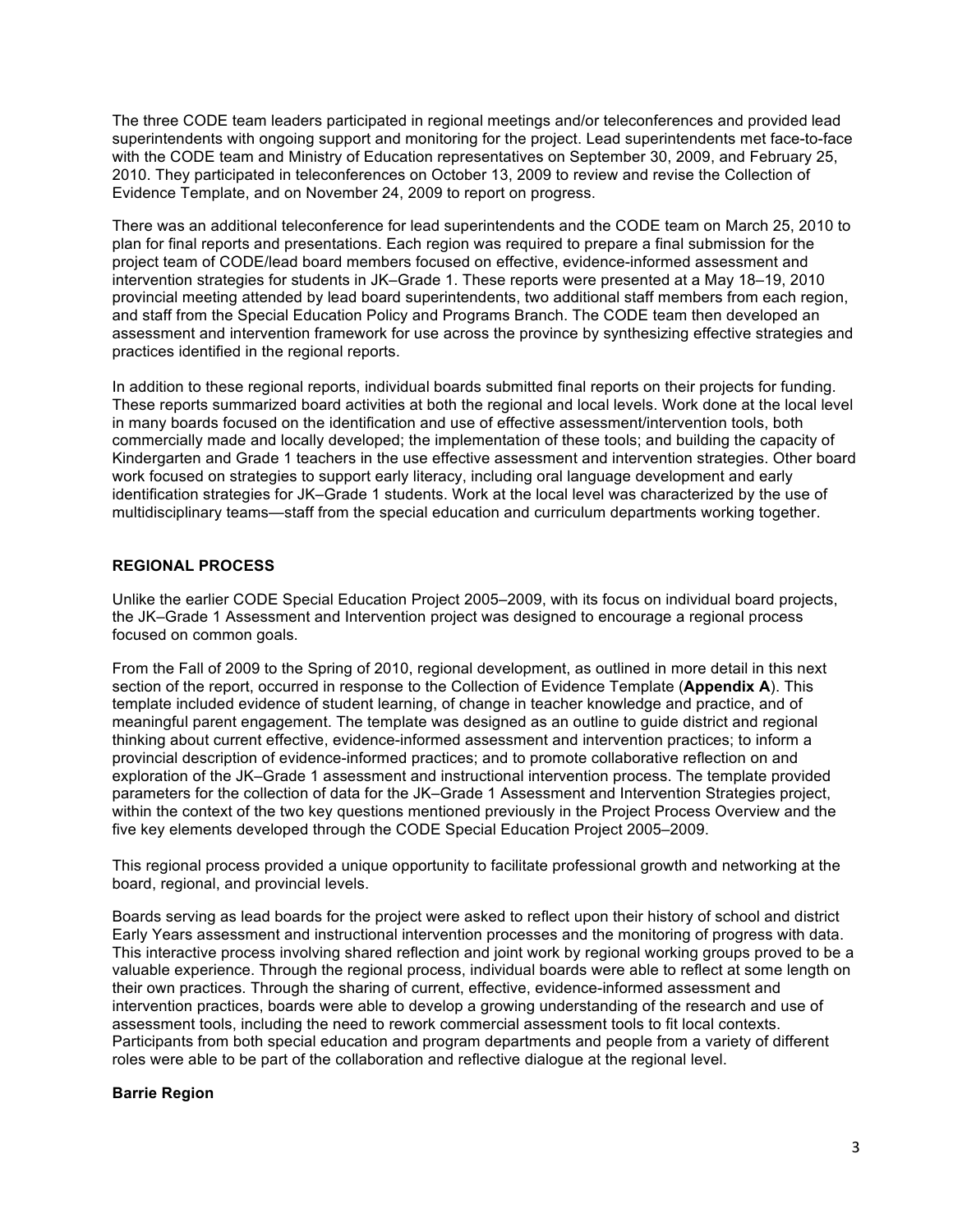Representatives of all boards in the Barrie Region, with York Region District School Board acting as the lead board, reviewed the evidence-informed assessment and intervention practices used in their region during five face-to-face meetings. Meeting participants included speech and language pathologists and consultants and coordinators from both special education and curriculum.

The Barrie Region CODE project built upon a former regional project, Alternative Curriculum Expectations (ACE). The ACE document provides a set of curriculum expectations that outline the development of oral language from birth to age 4. The ACE group explored ways to develop programs for children of any age based on this developmental continuum, with a focus on oral communication as the foundation for all learning. The ACE project involved speech and language pathologists in an important way, and everyone felt it was essential to include them again. All participants in the ACE project were invited to the CODE JK– Grade 1 project meetings and were asked to bring curriculum representatives from their boards.

The design of the Barrie Region's CODE JK–Grade 1 project was informed by the success of the ACE project. Focus was on key predictors of success in early literacy development: oral language, phonological awareness, print awareness, and alphabet knowledge/letter recognition. The working committee highlighted the four components throughout the project year and described each of the four aspects of literacy at some length in their final report.

The region initially planned to put together an electronic compilation of recommended assessment and intervention tools used in all the boards. The group soon realized that the project timeline would not permit this compilation because of lack of time to field-test given strategies, collect evidence, and reach consensus; however, a very useful resource listing both commercially created and board-developed assessment tools was developed. This resource is organized under the four categories with an additional "Other" category for areas other than language skills. There are also links to further information about the use of each tool. The Barrie Region also identified a long list of strategies and interventions used in different boards and prepared a detailed description of an effective process for transition to Kindergarten and school entry.

One regional meeting that was attended by the CODE team leader and the project evaluator was devoted to presentations from each board about effective JK–Grade 1 intervention strategies. A key lesson learned was the need to support teachers in knowing how to use assessment data to link assessment with instruction. Group members agreed that there is a significant gap in specific knowledge about how to foster deep conversations, use rich literature, and promote higher levels of thinking in response to student needs in the hierarchy of oral language learning, with suggestions for appropriate texts and tasks. Participants at this meeting spoke of early language skills as a chain which cannot be broken—a chain that is different for different students. Teachers need support to know where the chain is broken and how to begin effective intervention. Members of this working committee believed that such information is not included in current resources for teachers and early childhood educators (ECEs). Moreover, they believed that it is not provided in the *Early Learning for Every Child Today (ELECT)* document, but that it is essential, foundational information. The group agreed that a highly effective use of the time of speech and language pathologists involves having them provide coaching and modelling of strategies in JK–Grade 1 classrooms. There were comments that this is another example of the message "Essential for Some; Good for All," in that assessment and intervention strategies designed for special populations can be useful for all students.

#### **French-Language Boards**

Although the French-language boards were considered as a "region" for the purposes of the CODE JK– Grade 1 project, the boards represent the entire province. The CODE French Language team member and lead superintendent for the project from CSDC des Grandes Rivières launched the CODE project at a provincial meeting of the French-language boards. Because of the great distances and many different organizational structures involved, this project began rather slowly. There was some difficulty at first in identifying a process for all of the boards, and some confusion on the part of principals and directors of services who attended the initial meeting, as to whether the project was a program or Special Education initiative. Four French-language boards declared themselves unable to participate because of other commitments—the only boards province-wide that were not involved in the CODE JK–Grade 1 project.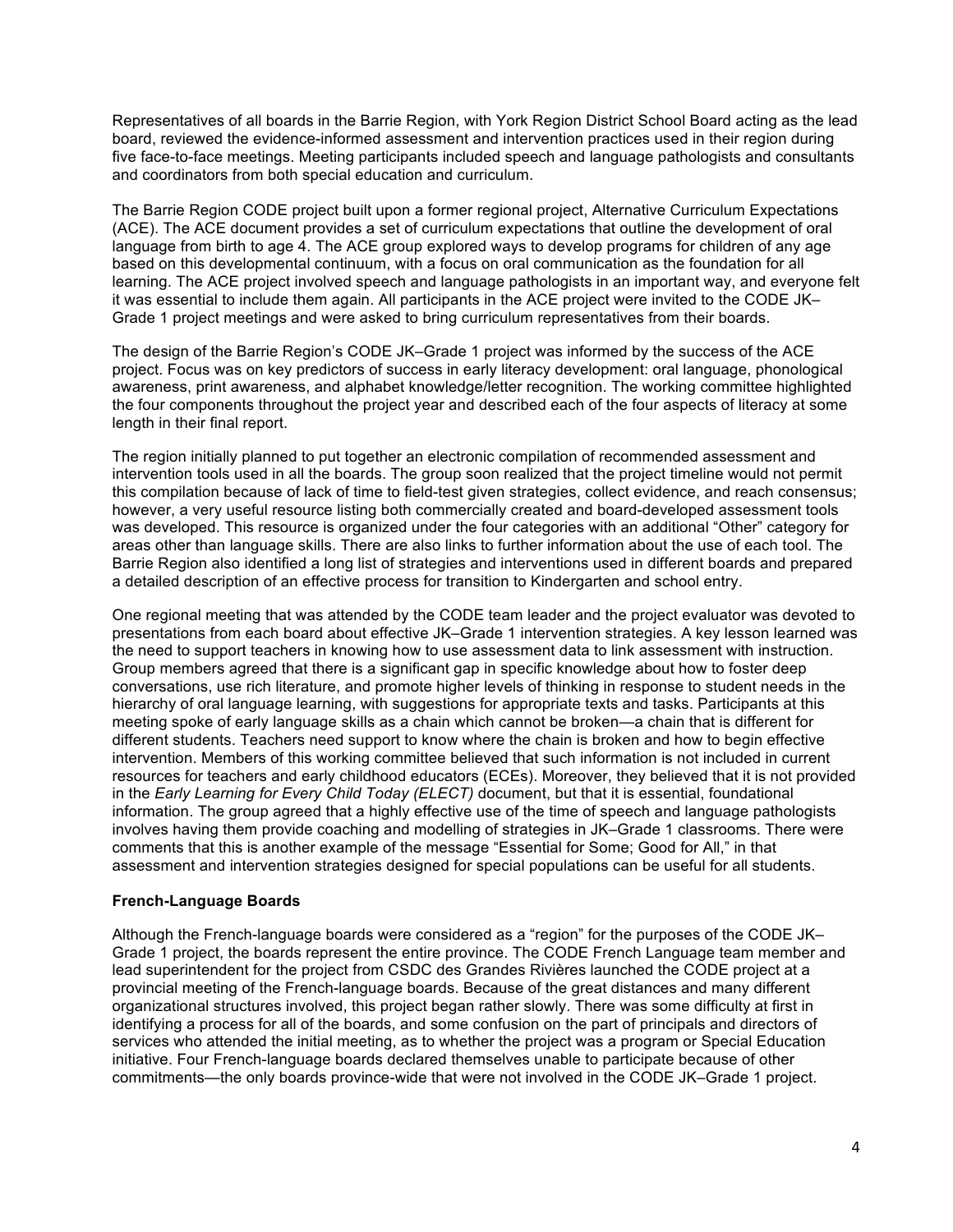The boards held teleconferences and video conferences to affirm project goals, to clarify the questions on the Collection of Evidence Template for Lead Boards, to identify a flexible process within which all boards could work, and to resolve concerns about jurisdiction. Superintendents of curriculum and special education in the different boards knew they could work together, and the project came to involve representatives from both curriculum and special education, including speech and language pathologists and psychologists. Since the northern French-language boards have a long history of working together, they were able to begin to address project goals very quickly.

The focus in all boards was on considering the five key elements of the JK–Grade 1 Assessment and Intervention Strategies project and identifying effective strategies and practices to support JK–Grade 1 students. Some boards evaluated their current status as being at the Preparation, Initiating, Implementing, or Sustaining stages of development in relation to these five key elements.

On April 20–21, 2010, representatives of French-language boards from across Ontario met to review evidence-informed practices and lessons learned during their project work. The meeting was attended by the lead board superintendent, the French-language CODE team member, a teacher, school principals, an Early Years program leader, consultants, directors of services in special education, superintendents, and a Ministry of Education representative from the North Bay/Sudbury Regional Office. The boards worked with a hired consultant, who was a retired principal, to facilitate the discussion of their findings of best practices under each of the elements, to assist with the collection of data, and to help develop a draft monitoring framework. In preparation for the meeting, group members were asked to respond to the questions on the Collection of Evidence Template. Participants were to focus on the five key elements and complete a summary template about what they thought was really important to include as best practices in a provincial framework. Participants were also asked to bring evidence to support the practice (e.g., a document, strategy, tool, checklist, procedure, or policy).

Participants stressed the need for alignment of Ministry of Education initiatives—for example, the *Growing Success* document, the *Early Learning Program, Learning for All,* the monitoring framework that will be an outcome of this CODE project, and *la Politique d'Aménagement linguistique*. The concept of "assessment" and "evaluation" as being separate and different was a challenge during some discussions, because in French there is only a single term for "evaluation." The group identified effective practices for all five elements and recommended that the framework be used as a self-evaluation tool, not as a set of directives for the early years. Some boards reported that they had evaluated their whole program delivery as a result of the CODE JK–Grade 1 Assessment and Intervention Strategies project. These were boards in which both the superintendent and director of services assumed leadership of the project. Their instructional leadership was identified as the reason for their success.

The ideas from the meeting were synthesized into a draft document by the lead board superintendent and the French Language CODE team member. A draft summary was shared at a provincial meeting and was sent out to participants and superintendents for review. Results were shared with board representatives at several meetings in April and May. French Language outcomes and recommendations were shared at the province-wide CODE meeting on May 18-19. The French-language boards reported that the province-wide sharing was engaging, informative, particularly interesting, and useful. They agreed that the boards needed to continue to share best practices and evidence of success and that curriculum and special education leaders needed to share ideas across boards. New leadership networks were developed to share practices and to reflect on evidence-informed tools and strategies.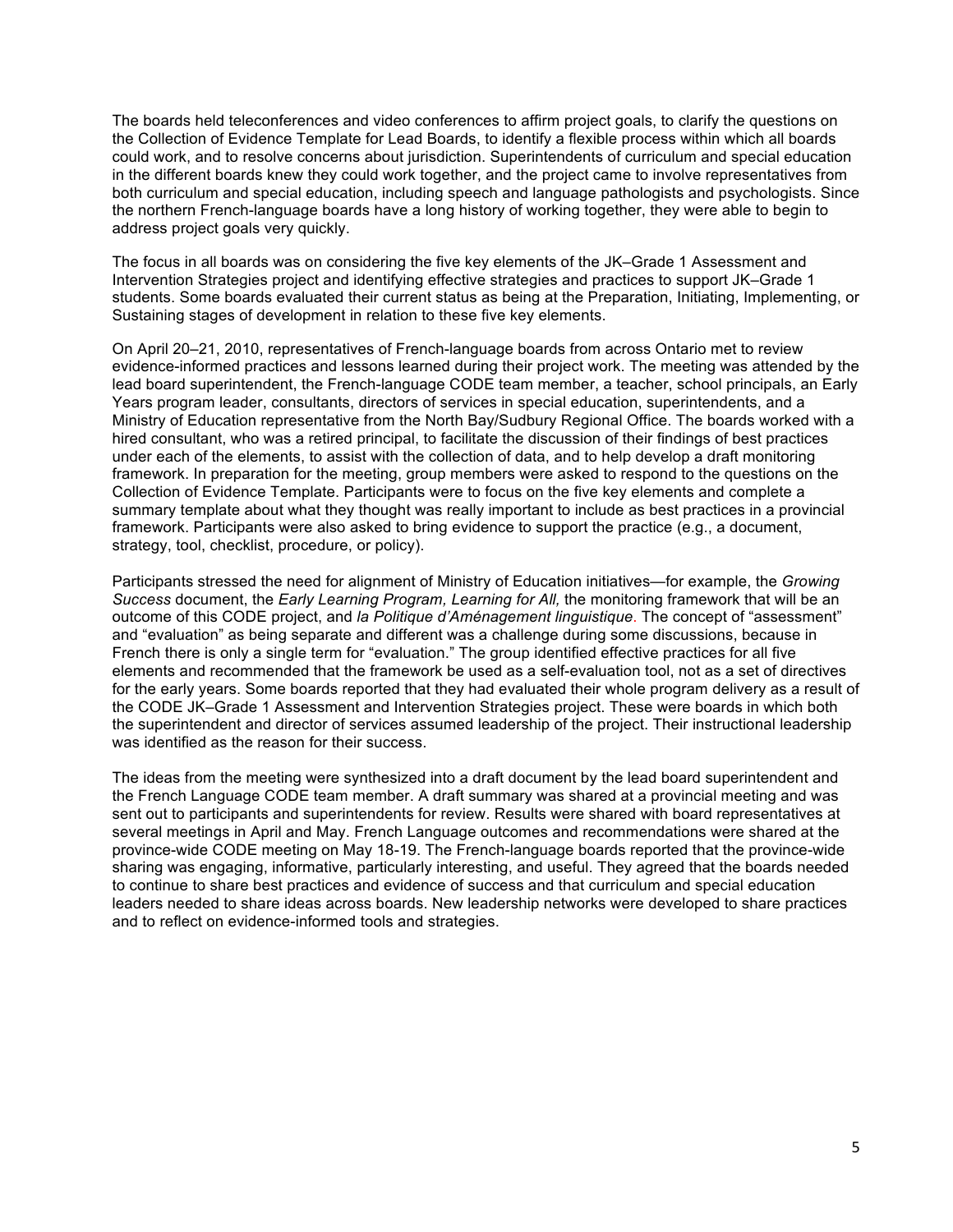## **London Region**

The London region CODE JK–Grade 1 project was implemented in three phases. In the first phase, the superintendents of special education in the region decided to collect and collate information about the JK– Grade 1 project using the consultant services of a recently retired RSEC member. All boards in the region used the same template for the review of practices. The template collected information about assessment and intervention strategies, capacity building, collaboration, and ways of measuring progress and informing parents. The template required boards to identify effective indicators and evidence, effective practices and their key components. Boards were also asked to identify their current baseline stage of implementation related to each of the indicated elements.

In the second phase, the consultant visited each board, conducted face-to-face interviews about information that the region was collecting about the four projects (ASD-Phase 2 Connections; A4-Assessing Achievement in Alternative Areas; Learning for All; and the JK–Grade 1 Assessment and intervention Strategies project), and met with board representatives to verify the information and identify resources that would be shared regionally. The London region decided to include face-to-face interviews in each board because this process was used during the CODE Special Education Project (2005–2009) and was very effective. During the interview a board representative identified not only current effective practices, but also the key components of effective practice even if the board was not currently implementing such practices.

In the third phase, the consultant collected all the data and presented it to RSEC for discussion and input. The lead board superintendent from the Hamilton-Wentworth District School Board and the consultant together developed the final report. Both attended the May 18–19 provincial meeting to present findings. The final framework from the region was designed to document practices, trends, and who has key information about specific practices. This report identified the key components of effective assessment and intervention practices and provided useful data about the stage of implementation of each of the identified practices using a four-point scale: Preparation, Initiating, Implementing, or Sustaining. The data provided the percentages of boards in the region at each stage of development, as self-reported to the project consultant. Boards in the region prepared a long list of resources to put on a website that will allow ready access by all boards.

#### **Ottawa Region**

The Ottawa Regional JK–Grade 1 Assessment and Intervention Learning Team was comprised of personnel from each of the region's school boards, and included a range of reflective practitioners from curriculum, special education, and specialized services. The regional lead superintendent from Hastings and Prince Edward District School Board acted as the facilitator for five face-to-face meetings related to the CODE JK– Grade 1 project. Each full day meeting was hosted by a different board.

A professional learning team was implemented, with the group establishing norms and committing to a project management plan. The team also studied the project Evaluation Matrix and Collection of Evidence Template. Participants began by studying the belief statements in *Learning for All and* asking key questions about the difficulty of implementing them in daily practice.

The regional sessions all started with a brain teaser, a review of the project vision, and a group commitment to providing a message about a JK–Grade 1 framework for the province. Work focused on an identified assessment or intervention element. The lead board superintendent asked small mixed-board groups to respond to questions about the element being studied that day and to be prepared to report. Team members knew the key questions in advance and brought to the table artifacts regarding board strategies, procedures, and protocols. Each session concluded with the sharing and critique of recommendations for consideration in a final report. Following the meeting, the lead board superintendent reviewed all meeting notes and synthesized the recommendations into a draft report to be reviewed at the next meeting. Each meeting involved a review of the recommendations from the previous session. Team members maintained a project binder, which built upon work completed in previous learning team sessions. In addition, an email network was established to inform members of meeting dates and preparation activities. After all five elements had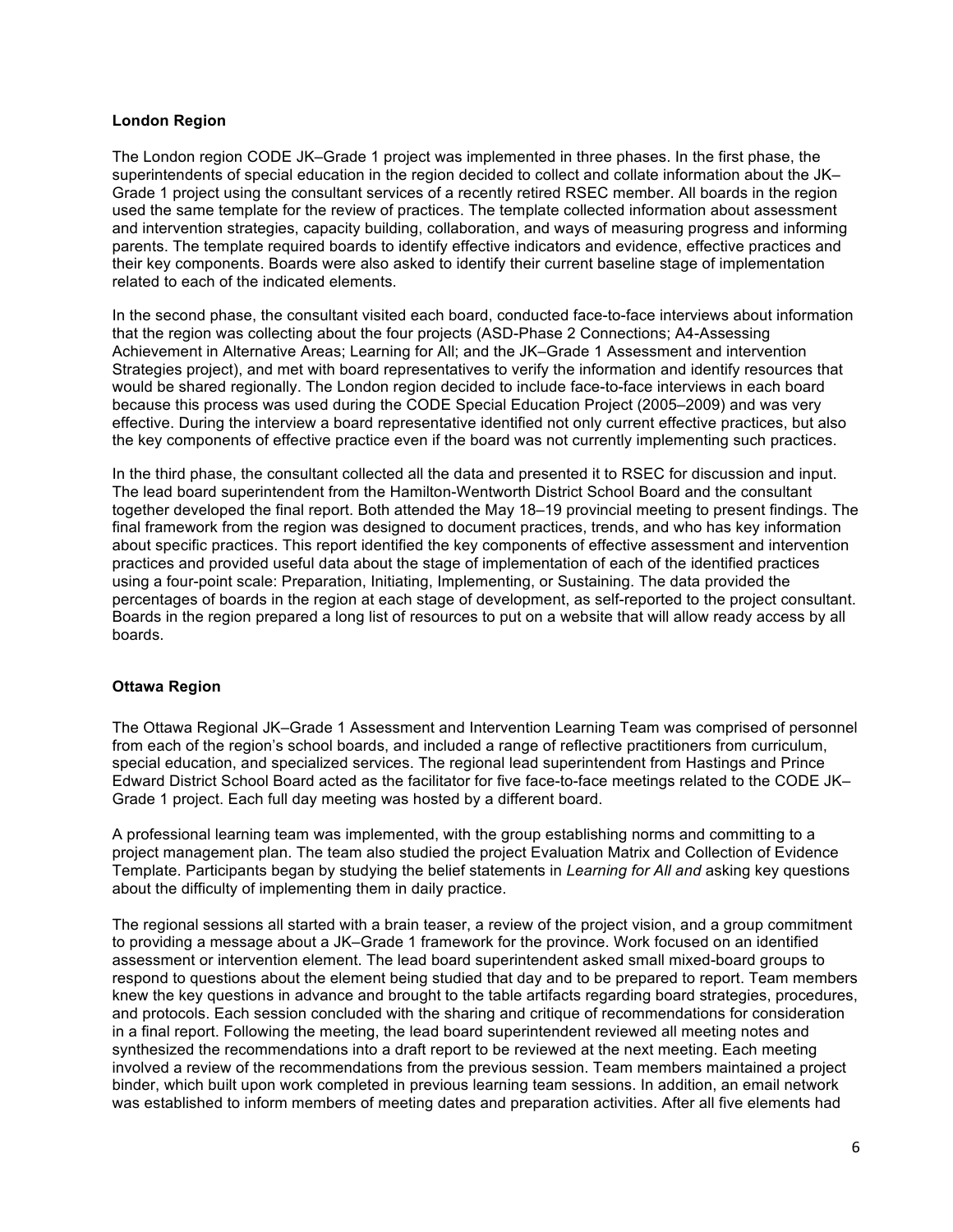been studied, the working committee met on April 1, 2010, to review the final report and all recommendations.

The final Ottawa region report provided broad recommendations for overarching outcomes related to the five key elements of the JK–Grade 1 Assessment and Intervention Strategies project. A key issue upon which the Ottawa region had formed consensus was that screening tools and entry processes are critical. The region did not produce a list of assessment and intervention tools and strategies recommended by different boards in the region for inclusion in a monitoring framework.

## **Sudbury/North Bay Region**

During the 2009–2010 school year, eight English school boards of the Sudbury/North Bay Region assembled through a combination of teleconferences and face-to-face meetings to carry out the collaborative work required by the JK–Grade 1 Assessment and Intervention Strategies project. The focus points of their dialogue included identifying existing JK–Grade 1 assessment and intervention strategies presently used within each board; sharing these board-specific tools through networking dialogue; enhancing these assessment/intervention strategies with more specific criteria and, in doing so, improving student success; and supporting each other through discussion about the evidence gathered through the implementation of the tools used in each board.

The group had its first face-to-face meeting in the region in Sudbury on February 12, 2010. This meeting involved 25 participants including superintendents of education, consultants, principals, teachers, special education staff, and speech pathologists. The group began by studying the Collection of Evidence Template for Lead Boards*.* They then shared assessment and intervention strategies used in the different boards and revised the Collection of Evidence Template. They also focused on the common elements and common gaps in delivery. The lead board superintendent from Sudbury Catholic District School Board organized the responses from the meeting and sent the material to all participants. Each participant also completed a "Cheers, Fears and Unclears" feedback form, outlining highlights and concerns from the initial meeting.

At a teleconference on March 5, 2010, the group reviewed data from the templates submitted from the working team in each board. The CODE project co-chair joined the teleconference and confirmed the need for continuing dialogue and for different points of view to be heard. The group decided to go back to the individual boards to "dig deeper." Another teleconference was held on April 12. The group discussed additional data from the boards and highlighted board priorities and best practices. A representative from each board sent a detailed template to the lead board superintendent organized under the headings of practice/tool; five elements; evidence; and notes. The templates were synthesized into a summary document in preparation for a second face-to-face meeting on May 10. A retired teacher, who did not participate in the face-to-face sessions or teleconferences, was hired to coordinate all of the data from the region.

All participants received a copy of the Evidence Collection Summary prior to the May 10 face-to-face meeting in Sudbury—the final meeting before the May 18–19 province-wide CODE meeting. Fifteen participants attended, including the CODE project evaluator and several others participating by teleconference. The lead board superintendent reviewed the reporting requirements for May 18–19. Work groups from all the boards discussed the summary document and provided feedback. All participants worked through the Evidence Collection Summary together. The group made revisions and agreed to add a recommendation about the importance of consistent support and intervention for oral communication in the early years. The group agreed with the lead superintendent's suggestion that all the board templates be attached to the final regional summary. Participants held a regional teleconference on June 1 to debrief about the May 18–19 meeting in Toronto.

Demonstrated strengths across the region included the following: there was maximum alignment with the content of support resources and learning from initiatives provided by the Ministry of Education; assessment tools and follow-up interventions were collaboratively implemented and tracked by school teams; and assessment results informed next steps. The following were identified as gaps as a result of the collaborative dialogue: providing sufficient job-embedded training to teachers and assuring that they would work collaboratively with special education personnel to provide a variety of levels of intervention (note: this is an area for which they believe a model must be created); presenting assessment findings to parents in a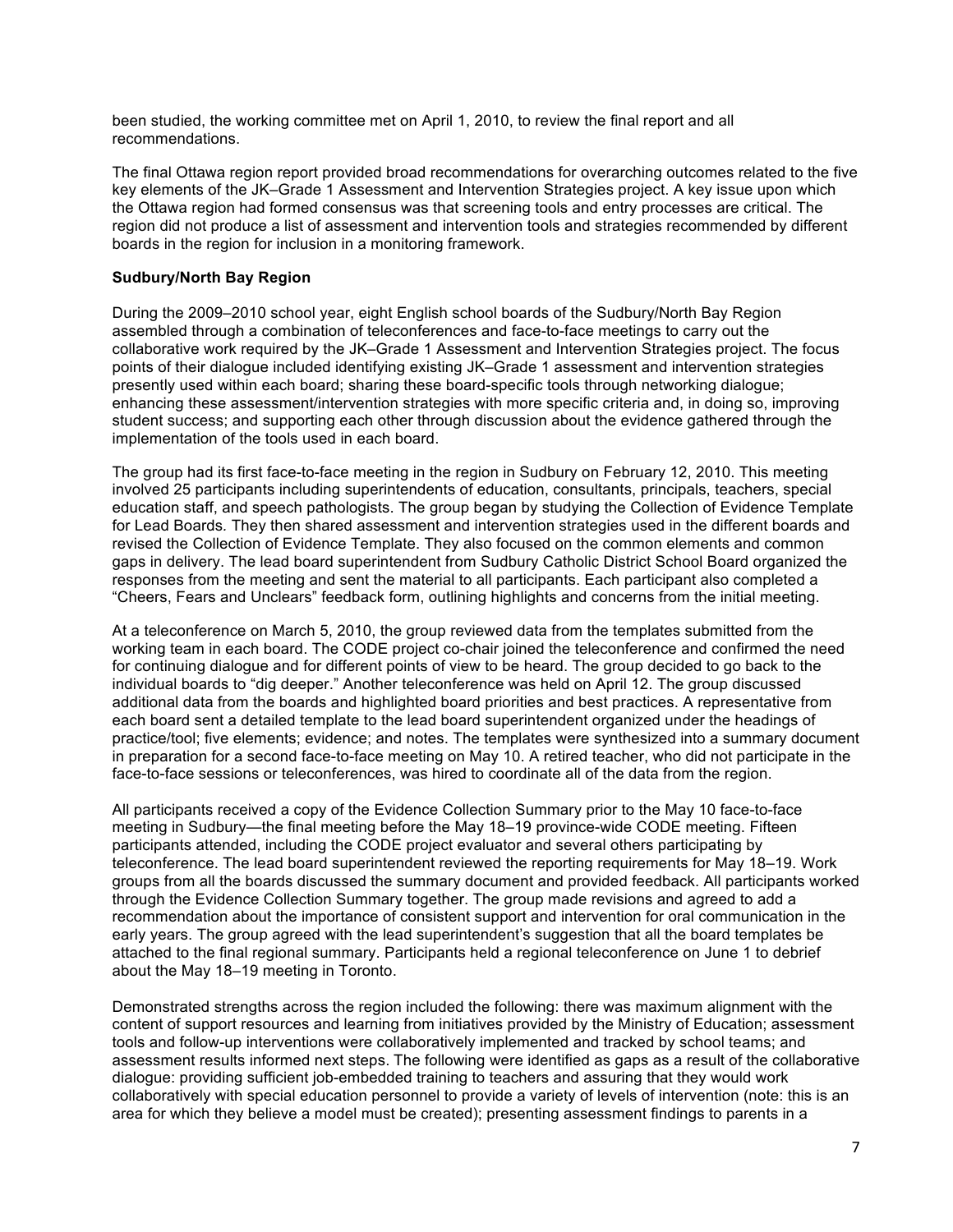consistent way across each district; and ensuring that parents are involved in understanding the goals of the intervention process.

## **Thunder Bay Region**

In the Thunder Bay Region, the CODE JK–Grade 1 Assessment and intervention Strategies project began with two video/teleconferences. A member of the CODE team participated in the initial conference. The lead superintendent for the region, a Kindergarten resource teacher, and a special education resource teacher, all from Lakehead District School Board, provided project leadership. One regional advantage was that special education coordinators from different boards knew each other already, had worked together before, and were able to get the project moving.

Superintendents and other representatives of different boards in the region studied the template provided by the CODE team. After much discussion, the region decided to focus on four key themes: screening processes, the developmental continuum, student profiles, and family engagement. Representatives then developed working groups in their own boards.

The region held only one face-to-face meeting in Thunder Bay on February 24, 2010, because of the distances between boards. This meeting involved a superintendent, four special education coordinators, a speech and language pathologist, a school principal, and an Early Years teacher. A member of the CODE team attended this meeting. The lead board superintendent conducted a supplementary meeting with the Aboriginal coordinator. Each board shared its practices for the Early Years and there was discussion about common elements and differences. The boards studied all five elements, but each board was responsible for delivering on only one of the elements. A draft report was developed by the lead team and sent out for review to all boards in the region for response. They received a number of suggestions for minor revisions, but no requests for major changes to the draft document. The region held a last video/teleconference to discuss and debate the issues and final changes to the regional report were made.

The Thunder Bay Region reached consensus about a number of issues that are different in the north and that need special attention. The region has a key concern about social and emotional issues and programs for children in JK–Grade 1. There was agreement across the region that more work needs to be done in evaluating the different assessment tools and strategies currently being used and in determining how to link assessment to intervention—especially in relation to student behaviour and social/emotional growth. The region stressed the need for a provincial monitoring framework that is flexible enough to meet a variety of local needs. There are local issues that must be addressed in flexible ways—for example, distance; small schools where teachers may have JK–Grade 2 students in one classroom; and different community expectations and needs related to Aboriginal communities. There was consensus that no single tool for entry screening would meet all the needs of the region.

## **Toronto and Area Region**

The lead board for the Toronto and Area Region**,** the Dufferin-Peel Catholic District School Board, facilitated a consultation process with its participating boards. From January to April 2010, a series of monthly sessions took place, including face-to-face meetings and teleconferences with all regional team members, as well as collaborations among individual boards for a specific task related to the project.

For the purposes of a regional team activity, boards were asked to select one of the five core elements in the CODE JK–Grade 1 Assessment and Intervention Strategies project framework and critically analyze the guiding questions with another board where possible. By regularly meeting to discuss the CODE JK–1 project, boards were able to discuss and share effective practices for students in JK–Grade 1. This process involved used the CODE JK–Grade 1 Assessment and Intervention Strategies Template, and incorporated feedback from regional team members, and board/school staff involved in the local projects.

Through a series of regional meetings and discussions, board representatives revised the original CODE template. The revised framework/monitoring tool developed by the Toronto and Area Region boards consists of the five key elements, an overall status rating, and a set of detailed corresponding guiding questions for each element, as well as areas to describe key lessons learned and evidence supporting these lessons.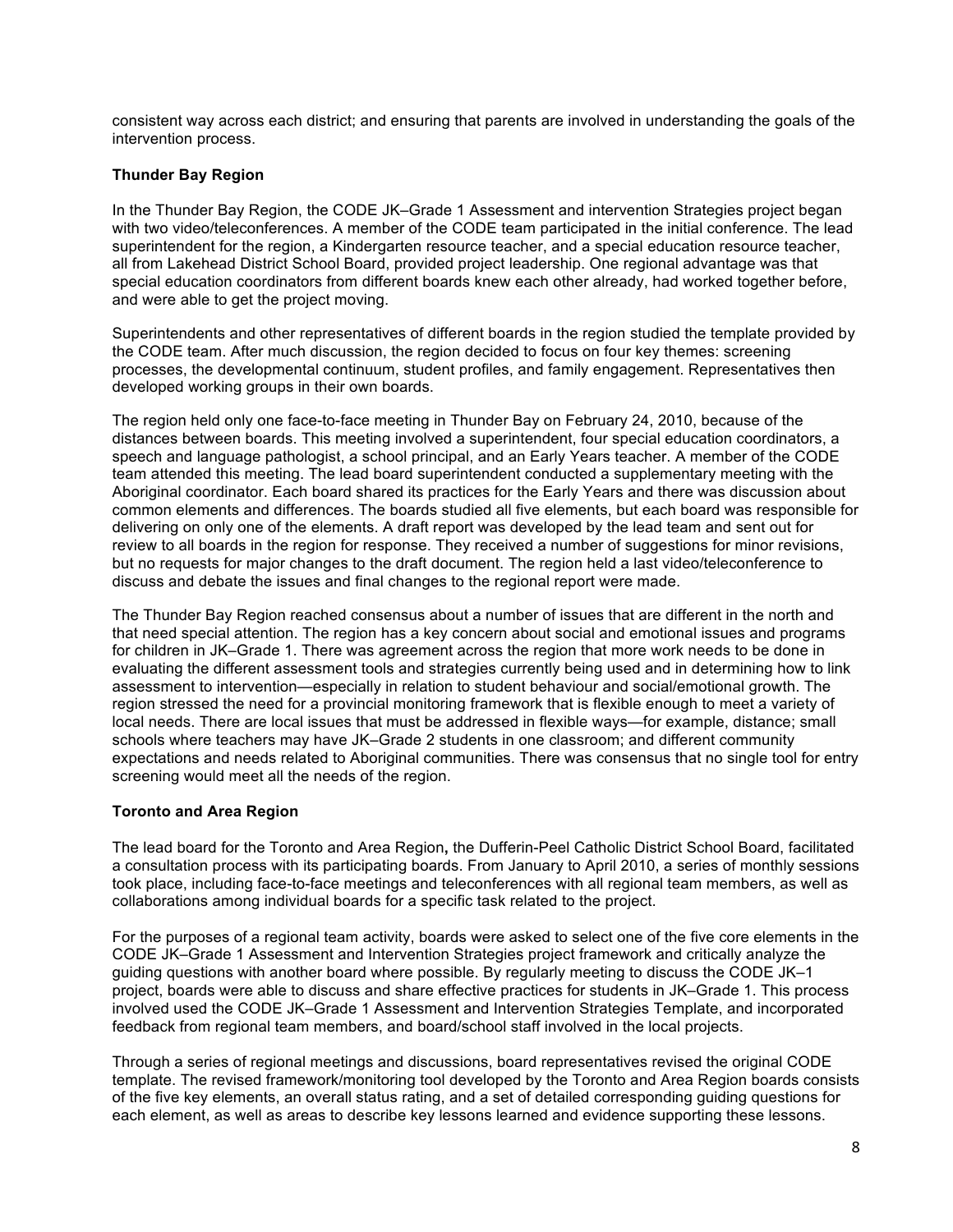Individual school boards completed this template for their final submissions to the lead board and as part of the final report presented to CODE. To capture reflections from participating boards in the Toronto and Area Region, a series of 30-minute telephone interviews with CODE JK–Grade 1 project leads or designates was conducted by a researcher from the lead board on April 12 and 13, 2010. Five questions addressing the two primary project outcomes—processes involved in the regional team collaboration and the utility/effectiveness of the monitoring tool developed—were asked.

As a next step, board representatives gathered in June 2010 to have a final sharing of feedback from the provincial consultation process. In addition, boards will have an opportunity to share their final results from individual projects. This activity will allow boards to have a better understanding of some of the direct student, parent, and system outcomes.

# **PROJECT EVALUATION**

CODE selected an independent evaluator to participate in the development of an assessment framework for school boards to measure implementation of evidence-informed assessment and intervention strategies for students in JK–Grade 1; to report on the CODE process used to accomplish the goals of the project; and to report on student, parent, and system outcomes as per the goals of the project.

Serving as an "embedded evaluator" by participating in the development of the assessment tool, the evaluator would assess the extent to which the CODE assessment tool demonstrates the capacity to support all boards in implementing evidence-informed assessment and intervention strategies for JK–Grade 1 students.

The evaluator would determine the extent to which the CODE process supported the achievement of the project goals and whether CODE leadership of the process added value to the project.

The evaluator would also be able to assess the extent to which the CODE project improved student learning, student engagement, and parent confidence in publicly-funded education; teacher, school, and system capacity to implement effective, evidence-informed assessment and intervention strategies for JK–Grade 1 students; collaboration among boards; and dissemination of knowledge about assessment and intervention strategies.

The Project Evaluation Matrix used by the evaluator is provided in **Appendix B** of this report.

The evaluator's report will be submitted to the Ministry of Education by the end of July 2010.

# **CURRENT JK–GRADE 1 ASSESSMENT AND INTERVENTION PRACTICES**

*Young children show their understanding by doing, showing, and telling. Early Learning–Kindergarten teams need to use assessment strategies of observing, listening, and asking probing questions in order to assess and evaluate children's achievement…*

*Assessment is the key to effective teaching. Its primary purpose is to improve children's learning, and it is the starting point for instruction in the Full-Day Early Learning–Kindergarten program. Early Learning– Kindergarten team members interpret and analyze the notes they have taken to document their observations and make plans for further instruction and learning based on their analysis. Team members need to observe, monitor, and document children's learning continually, and regularly report to parents their assessment findings about children's progress towards the achievement of the learning expectations. Team members also provide feedback to the children themselves.*

*2010–11: The Full-Day Early Learning-Kindergarten Program, draft (2010)*

Information about current JK–Grade 1 assessment and intervention practices was collected by lead boards throughout the project. Sharing occurred through lead board reports to CODE and provincial presentations in May, 2010.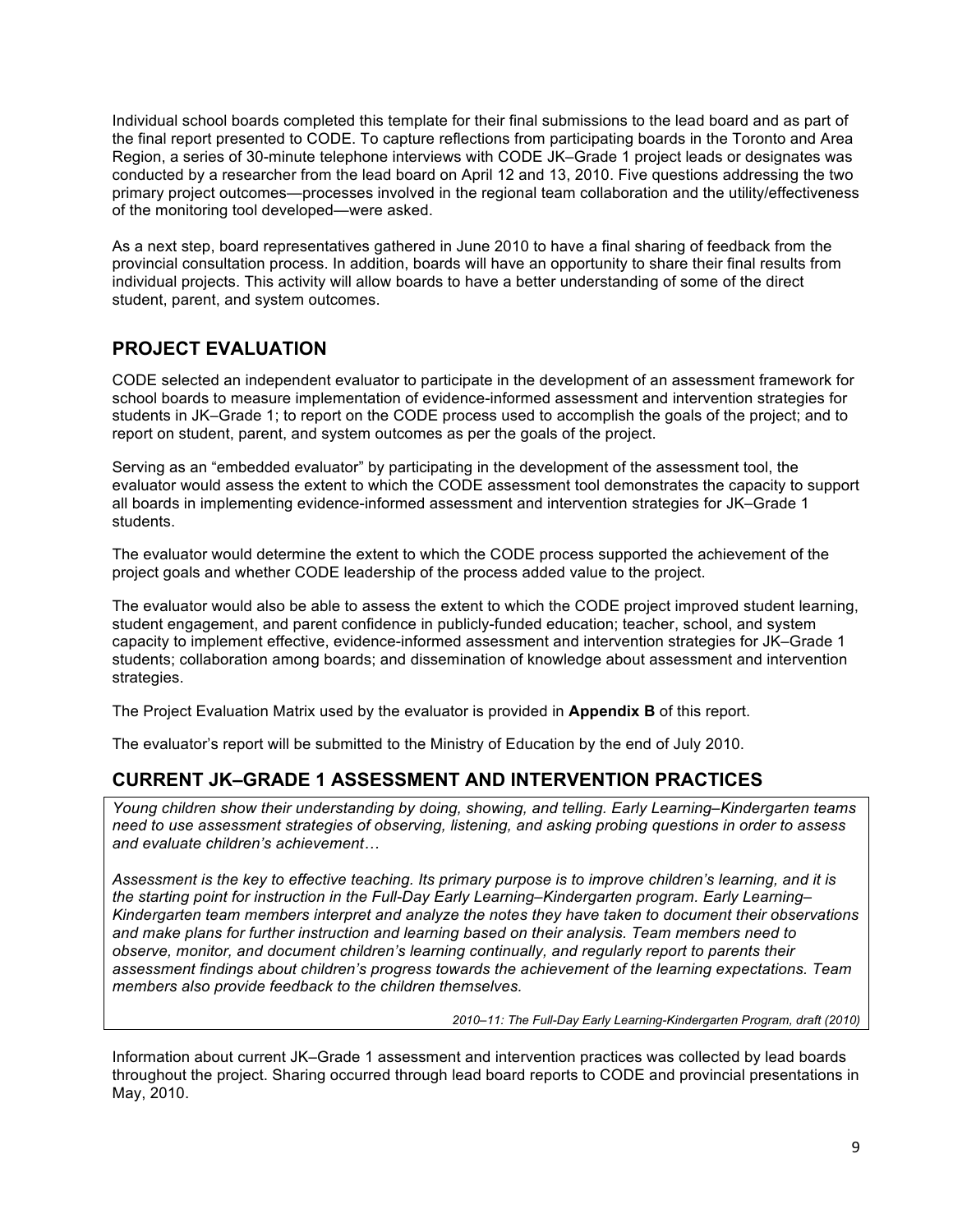The charts below provide a selection of effective practices which emerged from the work and include a few representative examples. There was variability in these practices across regions and boards based on factors such as board size, existing board and/or Ministry initiatives, and the degree of collaboration amongst boards and departments. For further information about these regional examples below, please contact the appropriate lead board superintendent(s). Contact information for these lead board superintendents for each region is provided in **Appendix D** of this report.

| <b>CURRENT PRACTICES</b>                                                                                                                                             | <b>REPRESENTATIVE EXAMPLES</b>                                                                                                                                                                                                                                                                                                                                                                                                                                                                                                                                                                                                                                                                                                                                         |
|----------------------------------------------------------------------------------------------------------------------------------------------------------------------|------------------------------------------------------------------------------------------------------------------------------------------------------------------------------------------------------------------------------------------------------------------------------------------------------------------------------------------------------------------------------------------------------------------------------------------------------------------------------------------------------------------------------------------------------------------------------------------------------------------------------------------------------------------------------------------------------------------------------------------------------------------------|
| use of a detailed entry-to-school process<br>٠<br>which involves the gathering of student<br>information to allow for a smooth transition<br>to school               | all regions                                                                                                                                                                                                                                                                                                                                                                                                                                                                                                                                                                                                                                                                                                                                                            |
| establishment of Kindergarten assessment<br>٠<br>frameworks with a focus on early<br>identification and intervention                                                 | The "Fair Start" screening program is<br>$\bullet$<br>administered at JK registration and results<br>are shared with partner and community<br>agencies for intervention as needed. The<br>program screens for vision, hearing, social<br>development, speech and language<br>development, gross and fine motor skills<br>and nutrition (Thunder Bay Region)<br>Assessment Companion Tool (ACT) helps<br>$\bullet$<br>teachers to measure and monitor the<br>continuum of development in oral language<br>from birth to age 4 (piloted in the Barrie<br>Region in 2009-2010)<br>Speech screening for all JK students, with<br>$\bullet$<br>identification as red, yellow or green, leads<br>to a class profile based on screening<br>results (Sudbury/North Bay Region) |
| use of one or more assessment tools for<br>٠<br>students in JK-Grade 1 related to oral<br>language development, phonological<br>awareness, and social skill building | Kindergarten Assessment Framework,<br>$\bullet$<br>screens for a variety of skills (Barrie<br>Region)<br>Assessment cycle: Oral Language<br>$\bullet$<br>Observation checklist, Teacher School<br>Readiness Inventory (TSRI), Nipissing<br>Developmental Screen, DRA, Hearing and<br>Recording Sounds, Yopp-Singer Speech<br>and Language Phonological Screening<br>Tool (Sudbury/North Bay Region)<br>The Young Minds at Play (YMAP) program,<br>an early detection and prevention program<br>in the area of social-emotional<br>development (Toronto and Area Region)<br>Binder of Assessment Tools (BAT)-<br>$\bullet$<br>phonological awareness, alphabetic<br>understanding (Clay), letter/sound                                                                  |

## **JK–GRADE 1 ASSESSMENT PRACTICES**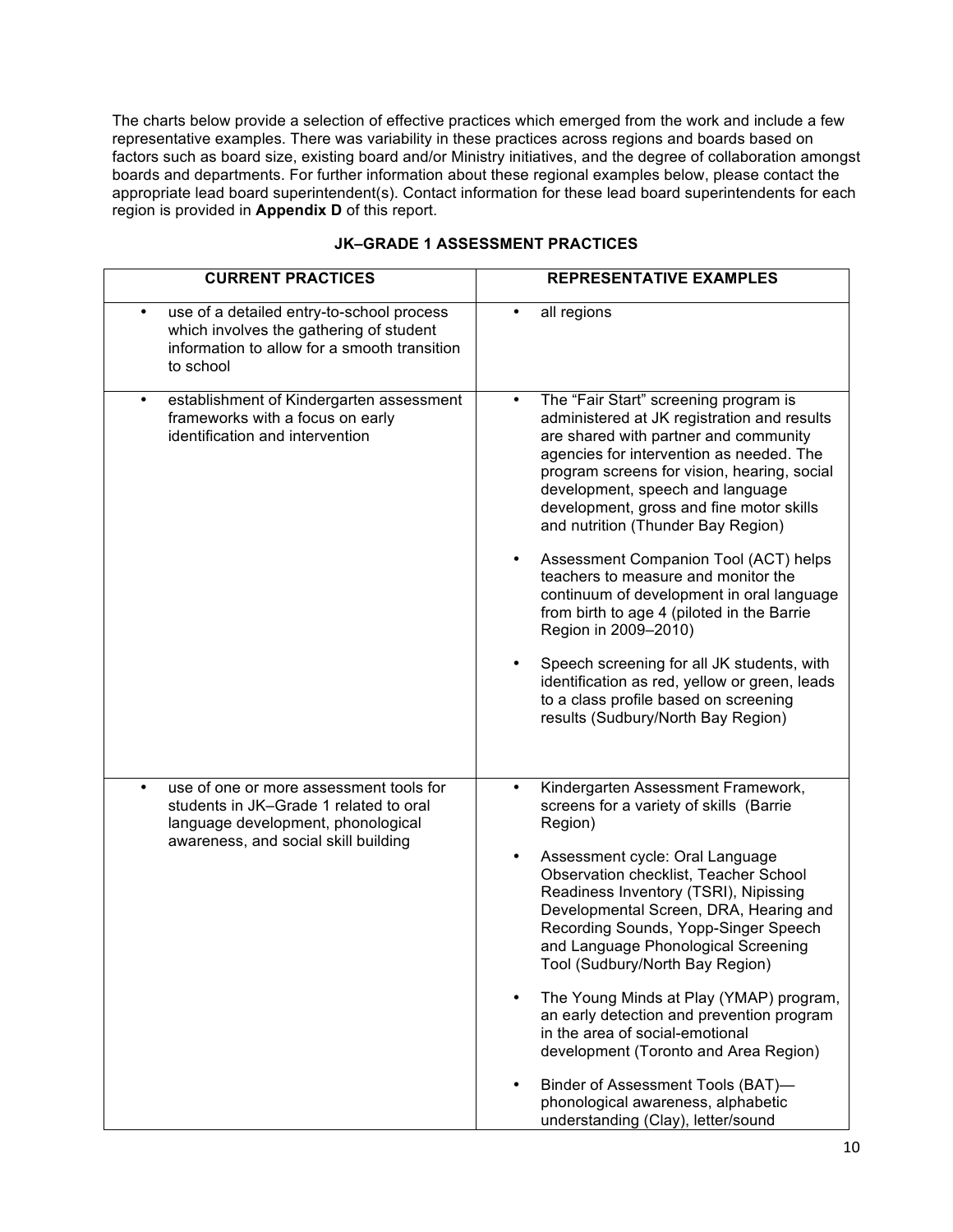| <b>CURRENT PRACTICES</b>                                                                                                                                                                                                                                     | <b>REPRESENTATIVE EXAMPLES</b>                                                                                                                                                                                                                                                                                                                                                                                                                                                                                                                                                                                                                                     |
|--------------------------------------------------------------------------------------------------------------------------------------------------------------------------------------------------------------------------------------------------------------|--------------------------------------------------------------------------------------------------------------------------------------------------------------------------------------------------------------------------------------------------------------------------------------------------------------------------------------------------------------------------------------------------------------------------------------------------------------------------------------------------------------------------------------------------------------------------------------------------------------------------------------------------------------------|
|                                                                                                                                                                                                                                                              | awareness, sight word list, Morrison-<br>McCall, Reading Records (Sudbury/North<br>Bay Region)                                                                                                                                                                                                                                                                                                                                                                                                                                                                                                                                                                     |
| use of many types of assessment tools<br>$\bullet$<br>and/or toolkits for JK and SK students;<br>commercially created and/or local<br>adaptations of commercial tools; and in-<br>house tools developed by individual boards<br>to address local contexts    | <b>Teacher School Readiness Inventory</b><br>$\bullet$<br>(TSRI) for at-risk JK students; Language<br>Assessment Resource (LAR) toolkit for JK<br>and SK students<br>Web Based teaching Tool (WBTT) helps<br>$\bullet$<br>teachers track student achievement and<br>monitor it regularly-widely used<br>Outil d'enseignement webalisé<br>٠<br>Échelle de progression en lecture<br>Math Assessment Tasks (Kawartha Pine<br>$\bullet$<br>Ridge District School Board)<br><b>Primary Literacy Assessment Battery</b><br>$\bullet$<br>(PLAB): a collection of key literacy<br>assessments - French version available<br>Miriam Trehearne Oral Language Checklist<br>٠ |
| use of standardized tools to assess the<br>$\bullet$<br>progress and achievement of Grade 1<br>students                                                                                                                                                      | Developmental Reading Assessment<br>$\bullet$<br>(DRA), PM Benchmarks (widely used in<br>most regions)                                                                                                                                                                                                                                                                                                                                                                                                                                                                                                                                                             |
| use of a continuous assessment cycle to<br>$\bullet$<br>measure student outcomes over time                                                                                                                                                                   | use of report cards, data walls, data<br>$\bullet$<br>collection tools, professional learning<br>communities (all regions)                                                                                                                                                                                                                                                                                                                                                                                                                                                                                                                                         |
| expansion of data walls to include<br>Kindergarten                                                                                                                                                                                                           | data walls updated monthly; updated bi-<br>$\bullet$<br>weekly for students at -risk (London<br>Region)<br>Kindergarten data walls, with results from<br>multiple data sources, including Marie<br>Clay's observation study (Toronto and Area<br>Region)                                                                                                                                                                                                                                                                                                                                                                                                           |
| use of a data monitoring/tracking system<br>$\bullet$<br>(note: The majority of assessment tools for<br>JK-Grade 1 students are in paper format;<br>some boards have electronic formats and<br>track students' progress through a data<br>management system) | A+, Students Achieve, electronic data<br>$\bullet$<br>management system (Toronto and Area<br>Region)<br>Parcours scolaire mat-12e (French-<br>language boards)<br>principals are responsible for ensuring<br>assessment data is inputted into<br>centralized electronic data collection tool<br>two to three times per school year (Barrie                                                                                                                                                                                                                                                                                                                         |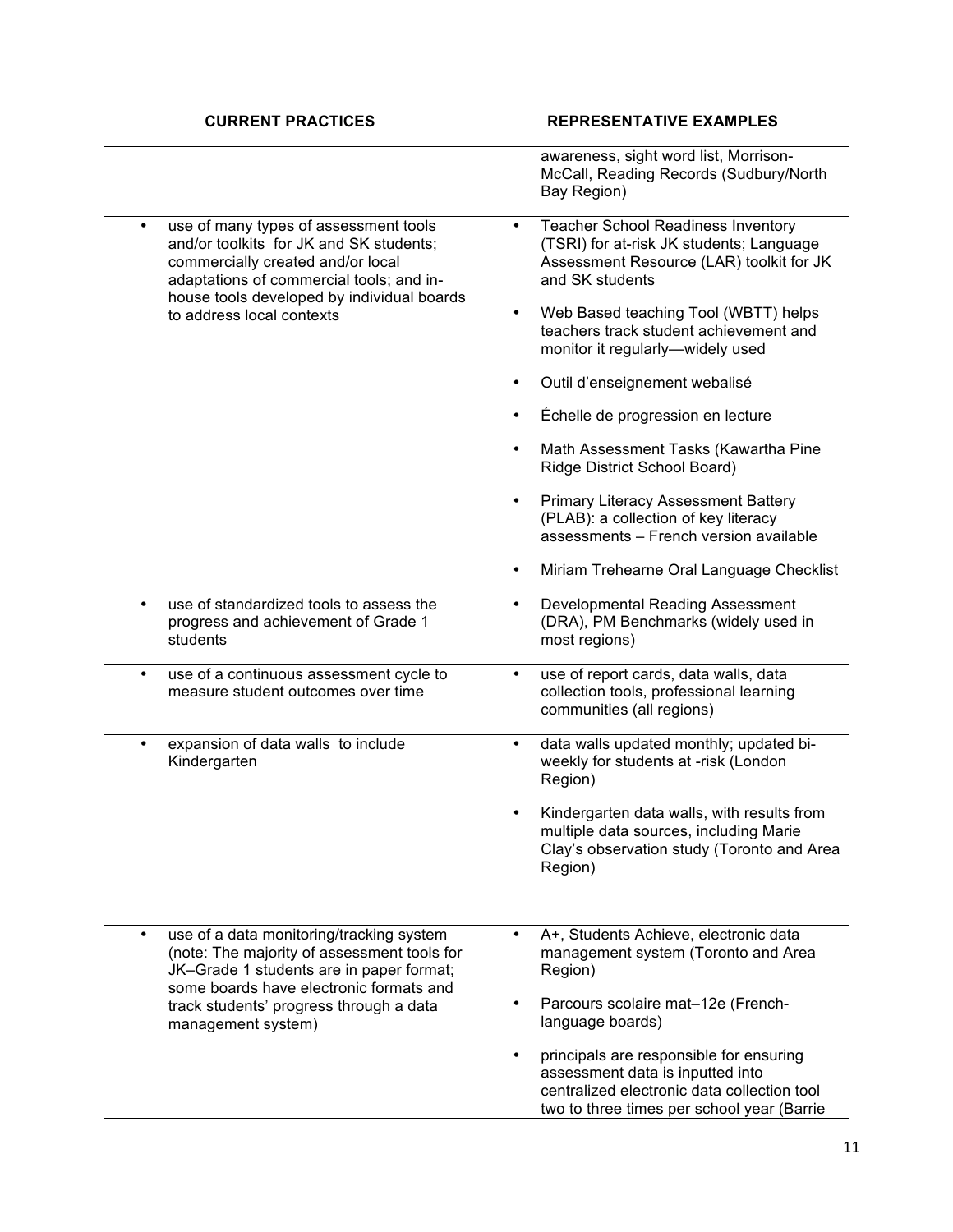| <b>CURRENT PRACTICES</b>                                                                                                                              | <b>REPRESENTATIVE EXAMPLES</b>                                                                                                                                                                                                                                    |
|-------------------------------------------------------------------------------------------------------------------------------------------------------|-------------------------------------------------------------------------------------------------------------------------------------------------------------------------------------------------------------------------------------------------------------------|
|                                                                                                                                                       | Region)                                                                                                                                                                                                                                                           |
|                                                                                                                                                       | use of data warehouse-input three times<br>$\bullet$<br>per year (London Region)                                                                                                                                                                                  |
|                                                                                                                                                       | teachers input PLAB assessment data<br>$\bullet$<br>electronically to create individual and class<br>learning profiles (Sudbury/North Bay<br>Region)                                                                                                              |
| implementation /use of student learning<br>profiles; some use of class profiles                                                                       | teachers view assessment data on class<br>profiles allowing for precision teaching from<br>students' achievement baseline<br>(Sudbury/North Bay Region)                                                                                                           |
|                                                                                                                                                       | L'Échelle de progression en lecture, les<br>$\bullet$<br>données : Profil de langue, langagière et<br>parole (PLLP) (French-language boards)                                                                                                                      |
|                                                                                                                                                       | student profile including data, how used,<br>$\bullet$<br>and how parents are involved/informed<br>(Ottawa Region)                                                                                                                                                |
|                                                                                                                                                       | class profiles created for each of the<br>assessment tools within the literacy<br>assessment portfolio (London Region)                                                                                                                                            |
| focus on the development of oral language<br>$\bullet$<br>skills at the kindergarten level branching<br>into reading and writing at the grade 1 level | Trousse d'évaluation diagnostique des<br>$\bullet$<br>compétences langagières (French-<br>language boards)                                                                                                                                                        |
|                                                                                                                                                       | $\bullet$<br>oral language as the foundation for literacy,<br>a project focused on evidence-based<br>predictors of success in early literacy<br>development: alphabet knowledge, print<br>awareness, phonological awareness, and<br>oral language (Barrie Region) |
|                                                                                                                                                       | collection of authentic data on the<br>continuum of oral language development in<br>play-based learning, with pre- and post-<br>assessment, ongoing focused observation<br>data, teacher moderation from video clips<br>(Toronto and Area Region)                 |
|                                                                                                                                                       | évaluation systémique en langage des<br>$\bullet$<br>maternelles par l'orthophoniste avec<br>rapport d'interventions (French Language<br>Boards)                                                                                                                  |

# **JK–GRADE 1 INTERVENTION PRACTICES**

| <b>CURRENT PRACTICES</b> | <b>REGIONAL EXAMPLES</b> |
|--------------------------|--------------------------|
|                          |                          |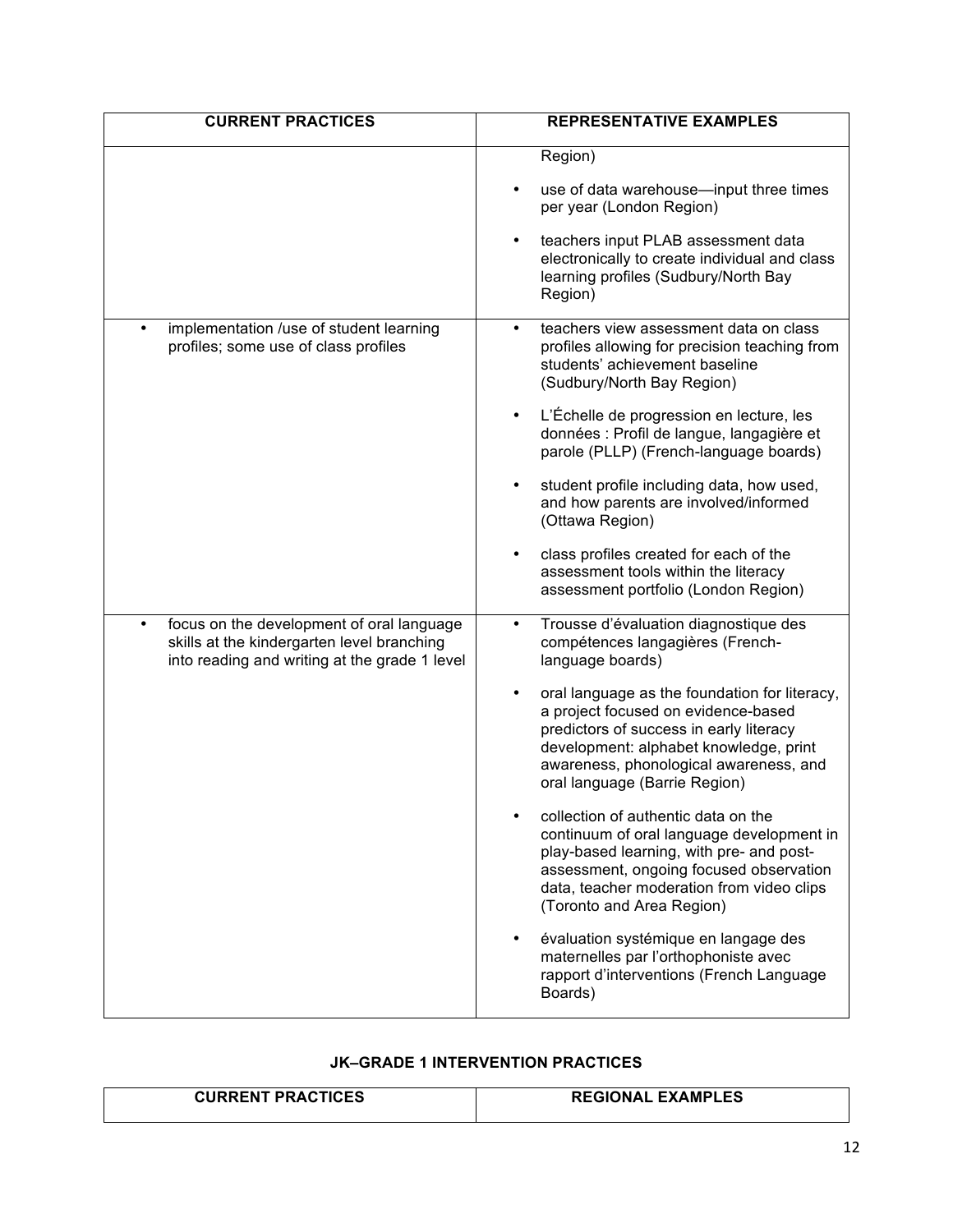| <b>CURRENT PRACTICES</b>                                                                                                                                 | <b>REGIONAL EXAMPLES</b>                                                                                                                                                                                                                                                                                                          |
|----------------------------------------------------------------------------------------------------------------------------------------------------------|-----------------------------------------------------------------------------------------------------------------------------------------------------------------------------------------------------------------------------------------------------------------------------------------------------------------------------------|
| use of tiered interventions (universal,<br>٠<br>specific, and targeted)                                                                                  | Peer Assisted Learning Strategies (PALS);<br>Success by Seven/Good Readers Club<br>(Thunder Bay Region)                                                                                                                                                                                                                           |
|                                                                                                                                                          | Tier 1 Intervention: Kindergarten Language<br>$\bullet$<br>and Literacy in the Classroom (KLLIC)<br>used in conjunction with Tier 2 Intervention:<br>Class Act (Phonological Awareness kits);<br>RAP program for Gr. 1: a boost in decoding<br>strategies (London Region)                                                         |
|                                                                                                                                                          | PLAB Intervention Binder: a collection of<br>$\bullet$<br>ideas to support instruction or intervention<br>for each assessment area tested in the<br>PLAB (Sudbury/North Bay Region)                                                                                                                                               |
|                                                                                                                                                          | Pyramide d'interventions (French-language<br>boards)                                                                                                                                                                                                                                                                              |
| use of Ministry and/or board initiatives to<br>$\bullet$<br>address students in JK-Grade 1<br>experiencing challenges                                    | <b>Literacy and Numeracy Secretariat's</b><br>$\bullet$<br>(LNS's) K-Grade 1 collaborative inquiry<br>project; staggered entry for JK-SK<br>students; early and ongoing identification<br>documentation in curriculum and special<br>education; Even Start program for pre-<br>kindergarten students (Toronto and Area<br>Region) |
| levels of support identified at the school,<br>$\bullet$<br>system, and community levels, including<br>evidence of the use of multidisciplinary<br>teams | Multidisciplinary teams were formed at the<br>$\bullet$<br>school level (with support from board level<br>staff as necessary) to review the needs of<br>students presenting challenges in the<br>classroom. (Barrie, Ottawa, and Toronto<br>and Area Regions)                                                                     |
|                                                                                                                                                          | board-level supports include contained<br>$\bullet$<br>classes for at-risk students-for example,<br>Kindergarten transition language classes;<br>programs and/or services for children who<br>need extra support, such as the<br>Kindergarten and Intervention Needs<br>Development Program (KIND) (Toronto<br>and Area Region)   |
|                                                                                                                                                          | protocols are in place for access by<br>$\bullet$<br>community professionals and<br>paraprofessionals. (London Region)                                                                                                                                                                                                            |
|                                                                                                                                                          | literacy teachers working closely with<br>$\bullet$<br>classroom teachers (London Region)                                                                                                                                                                                                                                         |
|                                                                                                                                                          | speech and language staff working closely<br>$\bullet$<br>with classroom teachers modelling and<br>coaching in the classroom (Barrie Region)                                                                                                                                                                                      |
| use of collaborative practices within the<br>$\bullet$                                                                                                   | parents are invited to engage in school<br>$\bullet$                                                                                                                                                                                                                                                                              |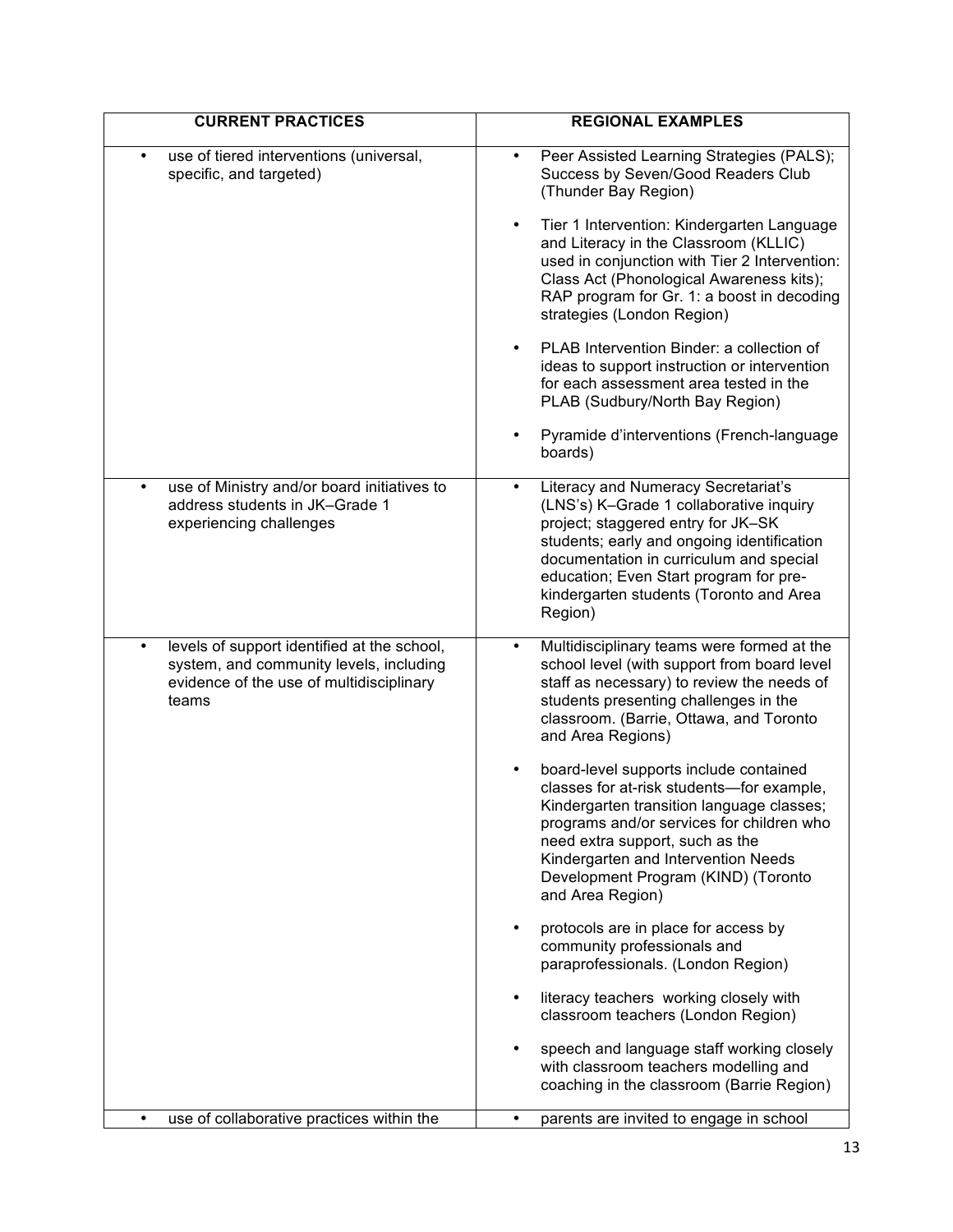| <b>CURRENT PRACTICES</b>                                                                         | <b>REGIONAL EXAMPLES</b>                                                                                                                                                                                                                         |
|--------------------------------------------------------------------------------------------------|--------------------------------------------------------------------------------------------------------------------------------------------------------------------------------------------------------------------------------------------------|
| school/system/community                                                                          | activities such as Family Nights, Open<br>Houses, Welcome to Kindergarten days,<br>Esso Math Sessions. (Sudbury/North Bay<br>Region)                                                                                                             |
|                                                                                                  | pre-school transitions: structured process<br>$\bullet$<br>for communicating with day care and other<br>community agencies about students with<br>known special needs (Thunder Bay<br>Region)                                                    |
|                                                                                                  | collaboration entre les conseils scolaires et<br>$\bullet$<br>les agences communautaires pour la<br>livraison de programmes et de services<br>avant et après l'entrée à l'école (French-<br>language boards)                                     |
|                                                                                                  | programme pour préparer l'enfant avant<br>l'entrée à l'école en septembre offert par<br>l'école ou les agences communautaires:<br>ex: Passerelle, à l'école c'est cool, à l'école<br>j'en raffole, Grand maintenant (French-<br>language boards) |
|                                                                                                  | staff membership on various community<br>$\bullet$<br>committees and planning tables (London<br>Region)                                                                                                                                          |
|                                                                                                  | ongoing team meetings at the school level;<br>partnerships with community agencies to<br>offer initial school entry screening and<br>information sessions for families (Barrie<br>Region)                                                        |
| evidence of strong community partnerships<br>$\bullet$<br>including work with coterminous boards | success by Six Peel, Our Kids Network,<br>$\bullet$<br>Transition to Kindergarten committee<br>(Toronto and Area Region)                                                                                                                         |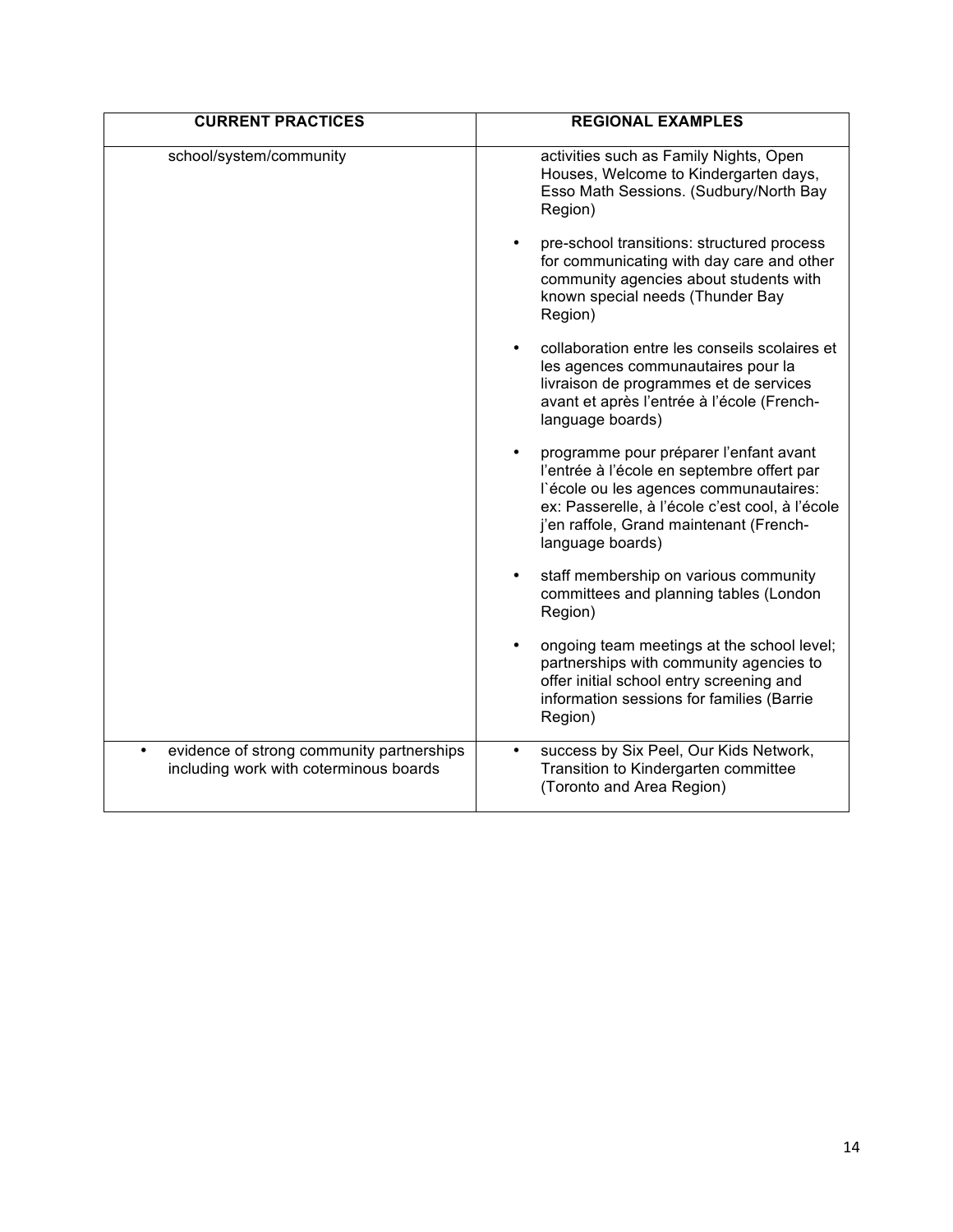# **KEY ELEMENTS AND EFFECTIVE PRACTICES**

As mentioned earlier in this report, from the Fall of 2009 to Spring 2010, regional development occurred in response to the Collection of Evidence Template (**Appendix A**). This template included evidence of student learning, change in teacher knowledge and practice, and meaningful parent engagement. It was designed as an outline to guide district and regional thinking about current, effective, evidence-informed assessment and intervention practices; to inform a provincial description of evidence-informed practices; and to promote collaborative reflection on and exploration of the JK–Grade 1 assessment and instructional intervention process. The template provided parameters for the collection of data for the JK–Grade 1 Assessment and Intervention Strategies project, within the context of the two key questions and the five key elements developed through the CODE Special Education Project 2005–2009.

The key questions were:

- What is important to all of us in this region in relation to JK–Grade 1 assessment and intervention?
- What will we focus on in developing our suggestions for the JK–Grade 1 Assessment and Intervention Framework for the province?

The five key elements were as follows:

- Assessment and Intervention Strategies/Use of Data
- Parent Involvement/Community Communication
- Instructional Leadership
- Professional Learning and Capacity Building
- System Process/Organization

Thematic analyses of the elements listed above were conducted using regional information presented on lessons learned and supporting evidence at the May 2010 provincial meeting. Common indicators for each element which emerged from this work are outlined below. They represent a synthesis of effective strategies and practices identified in the regional reports and have been incorporated into the Assessment and Intervention Monitoring Framework recommended for use across the province (see **Appendix C**).

The CODE JK–Grade 1 Project fostered self-evaluation at all levels and a study of the Early Years through many different lenses. Boards engaged in self-evaluation of their own strategies and practices in preparation for regional dialogues and in order to complete board reports. Regions evaluated their responses to the Collection of Evidence Template and prepared presentations and reports to be shared at the provincial level. The monitoring framework developed as a key outcome of the CODE project will support system and school leaders in monitoring evidence-informed assessment and intervention strategies for students in JK–Grade 1 all across Ontario.

## **ASSESSMENT AND INTERVENTION STRATEGIES/USE OF DATA**

*Become Assessment and Data Literate.* 

*Conversations with parents are never comfortable if teachers feel exposed, vulnerable or threatened. Teachers need to develop a shared understanding about the evidence available to them (about the school and individual students) so that they can explain their decisions and communicate about student learning clearly and confidently.*

*Lorna Earl and Steven Katz (2006), Leading Schools in a Data-Rich World, p. 98*

*The Kindergarten Program outlines a framework for assessment and evaluation strategies. Assessment is viewed as the gathering of evidence through observing what the child can do, say and apply. That evidence is evaluated to determine the child's progress in achieving learning expectations, cognitive, social and emotional development.*

*Early Learning for Every Child Today: A Framework for Ontario Early Childhood Settings (2007)*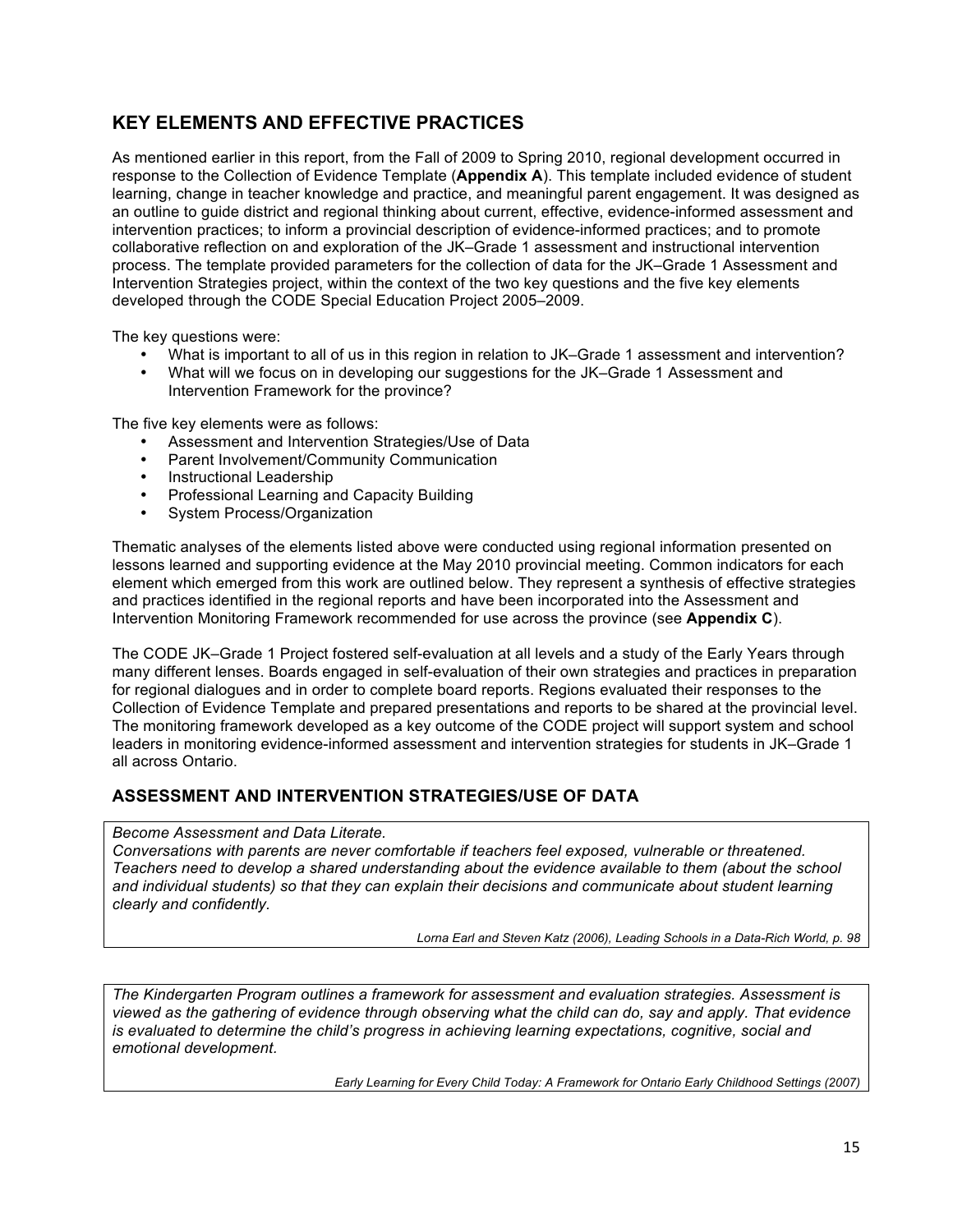The JK–Grade 1 assessment and intervention strategies framework recognizes that effective **assessment and intervention strategies/use of data** are:

- holistic and developmental
- for personalized instruction
- research-based
- multidisciplinary
- in the context of a tiered approach
- monitored and tracked
- aligned with class/student profiles, plans, and instruction<br>• multiple measures
- multiple measures
- analyzed with team or case studies
- continuous
- linked to school and board improvement plans
- congruent provincially

## **INDICATORS OF EFFECTIVE PRACTICE IMPACTING STUDENT, PARENT, AND SYSTEM PROJECT OUTCOMES**

## **1) HOLISTIC AND DEVELOPMENTAL**

Assessment and intervention strategies focus on what the child can do and take into account the developmental stage of the child.

Assessment of students' readiness for school is based on a developmental continuum.

## **2) FOR PERSONALIZED INSTRUCTION**

Precise and intensive assessments and interventions are planned for Junior Kindergarten to Grade 1 students when appropriate.

Students with special education needs in Kindergarten and Grade 1 have Individual Education Plans (IEPs) to outline modified or alternative curriculum expectations and how they will be assessed.

Teachers view assessment data on class profiles that allow information for personalized instruction and precision teaching from students' achievement baseline.

#### **3) RESEARCH-BASED**

Kindergarten and Grade 1 students are engaged in using literacy and assessment language.

JK–Grade 1 assessment and intervention strategies are informed by research**.** Knowledge and understanding of language acquisition with oral language development as a foundation is critical.

#### **4) MULTIDISCIPLINARY**

Multidisciplinary teams are necessary to ensure that board and school goals related to early years assessment and intervention strategies are met.

Speech and Language staff play an invaluable role in supporting instruction in Kindergarten and Grade 1 classrooms.

There is a structured entry-to-school process that engages parents, builds partnerships with community agencies, and involves multidisciplinary case conferences for students with special needs.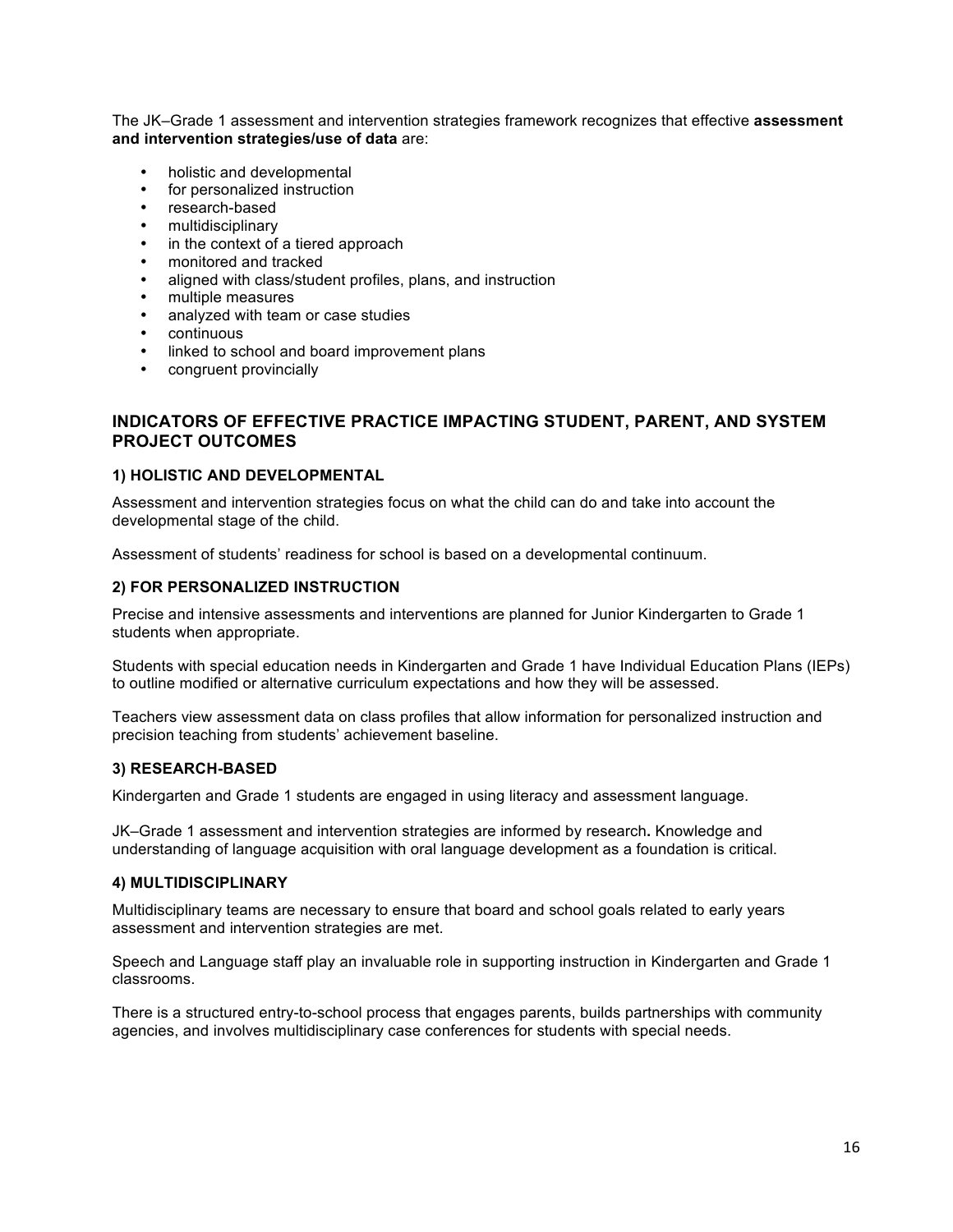## **5) IN THE CONTEXT OF A TIERED APPROACH**

The tiered approach to assessment and intervention begins in Kindergarten as students who are at risk are identified early and are provided with the appropriate intensity of instruction to prevent later difficulties.

#### **6) MONITORED AND TRACKED**

School teams use report cards, data walls, professional learning communities, and centralized electronic data collection tools to measure student outcomes over time from Kindergarten to Grade 1.

For students with special education needs, outcomes are also tracked through school team-meeting records and updating of IEPs.

A central mechanism is in place to track and monitor student achievement at the JK–Grade 1 level (e.g., an electronic data tracking system).

## **7) ALIGNED WITH CLASS/STUDENT PROFILES, PLANS AND INSTRUCTION**

Student Learning Profiles (SLPs) are developed and used to inform practice for JK–Grade 1 students and follow the student through his/her school career.

The continuous assessment process and cycle is aligned with the SLP so that data may be recorded, analyzed, and used for planning instruction. The SLP is developed and referenced collaboratively by both teaching and non-teaching educational partners.

JK–Grade 1 assessment and intervention strategies and tools are aligned with the cultural and linguistic characteristics of the children.

Assessment and intervention strategies for JK–Grade 1 are aligned with board plans and Ministry policies/documents, including *The Full-Day Early Learning–Kindergarten Program*.

#### **8) MULTIPLE MEASURES**

Assessment information is received from multiple sources**.** For example, data from regulated health professionals and/or external agencies is used to inform programming, and partnerships exist with community agencies to offer services such as initial screening upon school entry.

Multiple measures of data are used to inform instructional decision making. By involving a diverse group of professionals in data analysis, next steps for student learning may be developed, especially for at-risk students.

#### **9) ANALYZED WITH TEAM OR CASE STUDIES**

Teacher and educational partners engage in school and board learning teams, which focus on understanding the application of assessment tools and analysis of assessment data to inform next steps for continued student development.

#### **10) CONTINUOUS**

Continuous assessment through observation and documentation of each child's development is an essential part of professional practice in early childhood settings to determine any necessary instructional interventions. Teachers assess the child's learning on an ongoing basis in the context of everyday classroom experiences using a variety of strategies and tools (diagnostic, formative, and summative).

The JK–Grade 1 student begins to learn to self-assess through teacher modelling using real classroom experiences.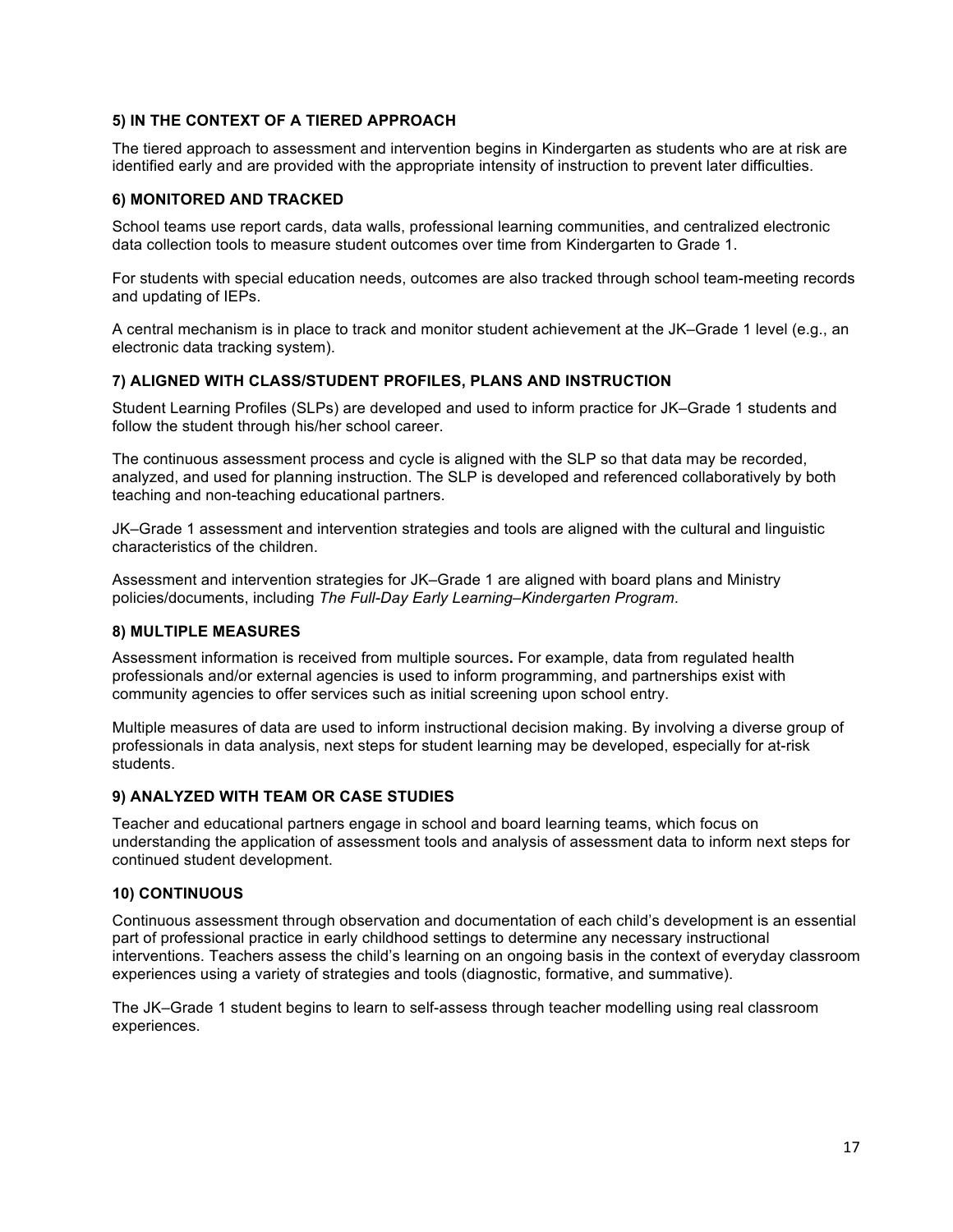## **11) LINKED TO SCHOOL AND BOARD IMPROVEMENT PLANS**

Assessment and intervention strategies for Junior Kindergarten to Grade 1 are linked to board and school improvement plans, including *The School Effectiveness Framework* and the draft *Improvement Planning Assessment Tool* (March 12, 2010).

## **12) CONGRUENT PROVINCIALLY**

Consistency/congruency across boards/regions/the province in use of JK–Grade 1 assessment and intervention strategies will foster consistent and supported implementation. Common assessment and intervention tools (e.g., oral language, developmental, socio-emotional) are used throughout Junior Kindergarten to Grade 1 to ensure consistency of standards. Resources are shared across boards/regions.

## **EXAMPLES OF EFFECTIVE PRACTICE**

The French Language Region boards reported that le Conseil scolaire du district du Grand Nord de l'Ontario has a pre-Kindergarten to Grade 12 student profile which follows the student throughout his/her school years and shows what interventions have been implemented over time for the student.

In the Thunder Bay District, a coalition of Northern Education Leaders (NOEL) has created an oral language project aimed at Aboriginal children. The coalition has representatives from school boards and authorities across northwestern Ontario, three post-secondary institutions, and the Ministry of Education. This is a research project sponsored by the Literacy and Numeracy Secretariat. The project combines the selfidentification process with oral language and looks at how strong oral language skills and receptive language impact on literacy skills. The project arose out of concern for the achievement gap between Aboriginal and non-Aboriginal students. All eight school boards in northwestern Ontario—Superior-Greenstone District School Board, Superior North Catholic District School Board, Lakehead Public Schools, Thunder Bay Catholic District School Board, Rainy River District School Board, Northwest Catholic District School Board, Kenora Catholic District School Board, Keewatin-Patricia District School Board—and the Northern Schools Resource Alliance are involved. All Junior Kindergarten and Grade 1 teachers have received training.

In the Ottawa Region, representatives from the Ottawa Catholic District School Board's special education, student services, and student success departments, in collaboration with the Ottawa-Carleton District School Board, formed a team to identify and summarize their assessment and intervention practices, JK–Grade 1 (e.g., Kindergarten assessment procedures, JK speech and language screening, and liaison with First Words pre-school speech and language program). They developed a board-wide Kindergarten assessment schedule and ran focus groups where Kindergarten and language class teachers came together to share data and discuss student transitioning to Grade 1.

In the Sudbury/North Bay Region, the District School Board Ontario North East developed a primary literacy assessment and intervention tool called the Primary Literacy Assessment Battery (PLAB). It is a collection of key literacy assessments derived from various sources. There is a French version of the PLAB for French Immersion students. The PLAB consists of an intervention binder, a literacy skill builder kit, intervention tracking sheets and an electronic data collection system. Teachers input PLAB assessment data into a data collection site to create individual and class learning profiles. The PLAB is consistently administered across the board in all JK–Grade 1 English and French Immersion classrooms.

## **PARENT INVOLVEMENT/COMMUNITY COMMUNICATION**

*Communities influence child outcomes. The family within the community is the primary place where children grow and learn. Being able to describe and understand the community is essential to curriculum development, individual program and service planning and assessing development. Understanding of the community is not limited to knowledge and understanding of children and families enrolled in an early childhood setting. Inclusive programs strive to know, understand and involve those families that do not (from choice or otherwise) participate.*

*Early Learning for Every Child Today: A Framework for Ontario Early Childhood Settings (2007)*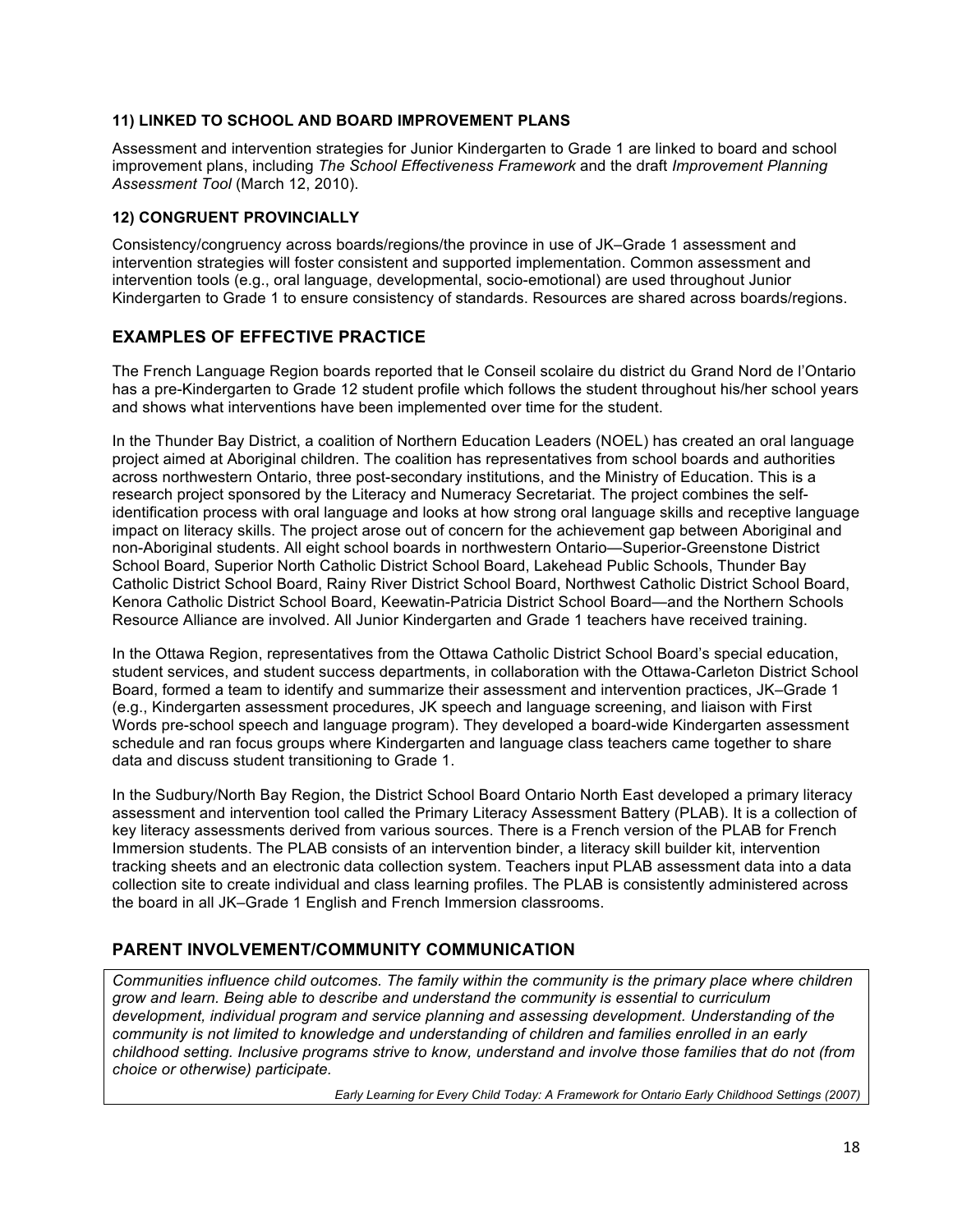The JK–Grade 1 assessment and intervention strategies provincial framework recognizes that effective **parent involvement/community communication** is:

- authentic, ongoing engagement
- supported by inclusive partnerships
- rooted in defined processes

#### Where **communication** is:

- timely
- related to the development of the child
- reciprocal and sensitive

## **INDICATORS OF EFFECTIVE PRACTICE IMPACTING STUDENT, PARENT, AND SYSTEM PROJECT OUTCOMES**

## **1) AUTHENTIC, ONGOING ENGAGEMENT**

School boards provide information evenings and welcome community partners to plan transition, facilitate referrals, and learn about individual students.

School teams support parents and community partners by sharing, promoting, and modelling interventions and learning strategies.

Report cards and curriculum information nights continue the dialogue between school and home.

## **2) SUPPORTED BY INCLUSIVE PARTNERSHIPS**

Central staff participates in community learning networks, including community planning tables.

Local agencies and Ministry partners supporting early childhood education and development are featured regularly in elementary school newsletters.

Intake packages are completed for students with special education needs and shared across multidisciplinary board teams.

Schools have ongoing team meetings.

#### **3) ROOTED IN DEFINED PROCESSES**

Parents/families are involved in the entry to school process. School board entry procedures list local community agencies and partners, as well as resources which they provide to support a strong foundation for the development of the whole child. Entry procedures are posted on each school board's website and are updated regularly through the use of web links to local agencies and Ministry partners.

#### **4) TIMELY**

There is informal and formal communication with families about how parents can be a part of the process regarding the results of assessments, screenings, and ongoing interventions. There is collaboration with community agencies that may also be supporting students so that all parties are working together in the best interest of the child.

Parents/families are informed of the need for intervention strategies so that interventions may be implemented in the school, home, and community in a timely fashion.

#### **5) RELATED TO THE DEVELOPMENT OF THE CHILD**

The transfer of information from teachers to parents/community members is seamless and understood.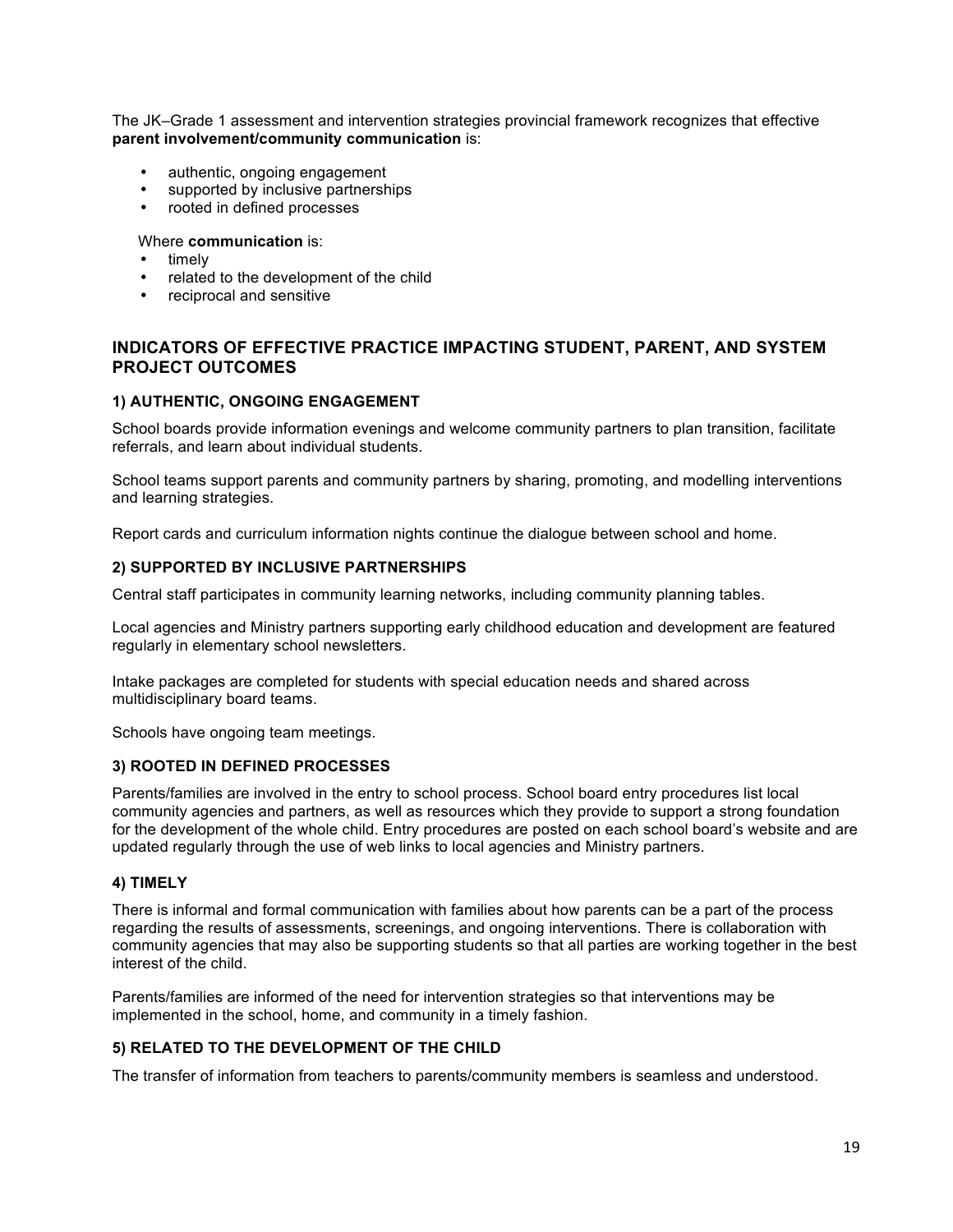As Grade 1 has a very different structure than Kindergarten, a school-based information night for families of students entering Grade 1 is beneficial in educating parents about the expectations.

School boards provide information brochures to parents.

Schools utilize school-to-home/home-to-school journals for continuous information sharing.

## **6) RECIPROCAL AND SENSITIVE**

Working families require flexible timelines for interviews to take place prior to school entry. Teachers require a structured guideline to follow in order to collect important information as well as the flexibility to share classroom routines.

Early communication with families has a positive message in order to build a trusting partnership so that concerns may be shared in an atmosphere where parents have a trust that all parties (e.g., school, therapists, child care) are working as part of the team to support the development of their child. If parents are inundated with negative messages too early, they become distrustful and disengaged from the school.

Schools are aware of, and sensitive to, issues of isolation and culture that may exist to make families wary of institutions like schools, health care providers, speech and language pathologists, occupational therapists, and psychologists.

## **EXAMPLES OF EFFECTIVE PRACTICE**

Evidence-informed assessment and intervention strategies are shared at various community learning networks throughout the Toronto and Area Region boards—for example, Our Kids Network (Halton Catholic District School Board, Halton District School Board); Success by Six Peel (Dufferin-Peel Catholic District School Board, Peel District School Board); and the Dufferin Coalition for Kids (Dufferin-Peel Catholic District School Board, Upper Grand District School Board, Wellington Catholic District School Board).

A number of French-language boards have planned transition activities such as *Ma passerelle en maternelle,* and *Bienvenue à maternelle* for the child and his/her parents to welcome them and to inform them about their new school environment.

In the Ottawa Region, in the Hastings and Prince Edward District School Board, nine schools host the Best Start program. Best Start programs provide school readiness through early learning and licensed child care, easier accessibility for families requiring child care, access to a wide range of early learning and care services, and extended hours. In addition, seven schools will offer the Early Learning Program in September 2010, featuring all-day, every-day Junior and Senior Kindergarten.

In the Barrie Region, the Grey Bruce Children's Alliance works to coordinate a variety of services for children, including the Let's Learn Clinics, through which numerous local agencies and support services collaborate in school-entry planning. This partnership involves the two coterminous district school boards, Grey Bruce Heath Unit, Community Living Associations, Early Years Centres, social services from both Bruce and Grey Counties, and numerous other local agencies and support services. The project provides for an extensive preschool screening process in conjunction with early registration for Junior and Senior Kindergarten. Professionals such as a speech-language pathologist, a pre-school resource teacher, a public health nurse, and OEYC and child care centre staff are available at the clinics to answer questions and conduct pre-school assessments. In addition, school staff are also present to share information. These clinics are now offered throughout both school boards. Evaluation data that have been gathered indicate that parents, school staff, and community agency representatives are extremely pleased with the outcomes of this project. Some of the positive outcomes that have been identified include enhanced school readiness, earlier and more intensive intervention, and the development of far more reliable statistics about the type and number of pre-school services that are required for children and families. In the London region, the Huron-Perth Catholic District School Board is using a similar process.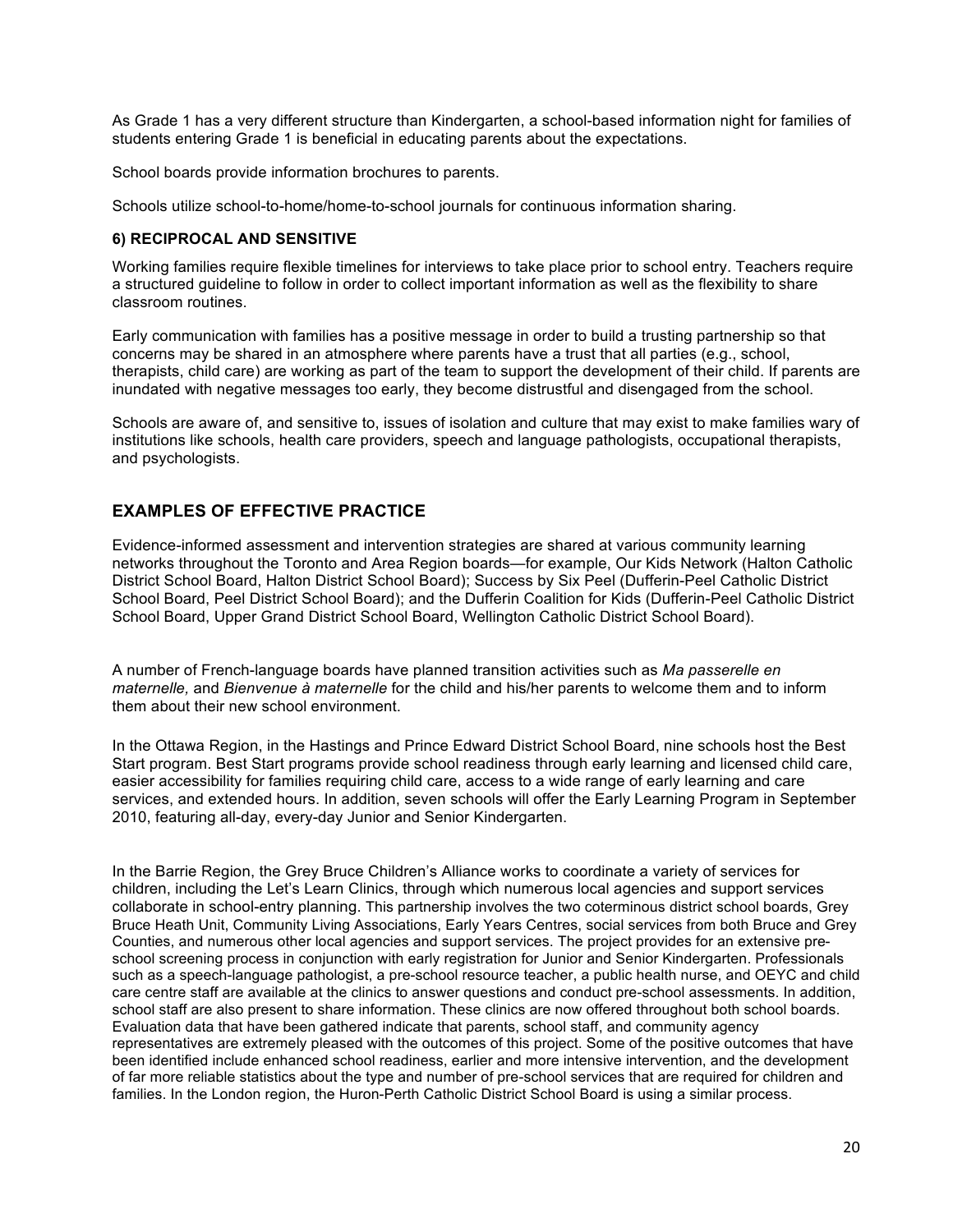## **INSTRUCTIONAL LEADERSHIP**

Leadership is second only to teaching in its impact on student outcomes. School and system instructional *leaders play a critical role in supporting an integrated approach to student-centred learning through their commitment to equity and student outcome. Supervisory officers, principals, and vice principals put in place supportive system and school practices and procedures such as professional learning communities. They*  facilitate forward planning, align resources, and provide the support to build an integrated process of *assessment and instruction in their schools*.

*In addition, lead educators in elementary and secondary schools also play a significant role in this process by working directly with teachers through job-embedded training and coaching and through existing initiatives.*

*Learning for All K–12* (2009) *draft document*

The JK–Grade 1 assessment and intervention strategies provincial framework recognizes that effective **instructional leadership** includes:

- a focus on the teaching and learning process
- shared leadership/responsibility<br>• collaboration
- collaboration
- a multidisciplinary approach<br>• alignment
- alignment

## **INDICATORS OF EFFECTIVE PRACTICE IMPACTING STUDENT, PARENT, AND SYSTEM PROJECT OUTCOMES**

## **1) A FOCUS ON THE TEACHING AND LEARNING PROCESS**

Assessment and intervention strategies reflect awareness of current research affecting early childhood learning.

Assessment data is collected electronically and readily available to school and district leaders.

School principals lead in-school teams and ensure that all team members understand that closing the gap means moving a student to demonstrate actual achievement matching the student's potential.

Assessment is diagnostic, formative, and summative in nature, and is collected at a variety of times throughout the school year from a variety of sources; the guiding principle is "assess often, assess early, and intervene early." Assessment guides instruction for the Junior Kindergarten to Grade 1 learner.

New teachers are supported with appropriate professional development around evidence-informed practice in early learning.

Research and evidence-based strategies are used to inform practice.

A monitoring system is in place and is connected with the School Effectiveness Framework.

#### **2) SHARED LEADERSHIP/RESPONSIBILITY**

The superintendent responsible for JK–Grade 1 assessment and intervention strategies understands the gradual release of responsibility model of instruction and promotes shared leadership.

There is shared leadership between the board consultants and school team staff.

School and district early learning networks are connected across the system and mechanisms are in place for sharing and growing learning from each network. Instructional leadership is a shared responsibility by all participants in the early learning network.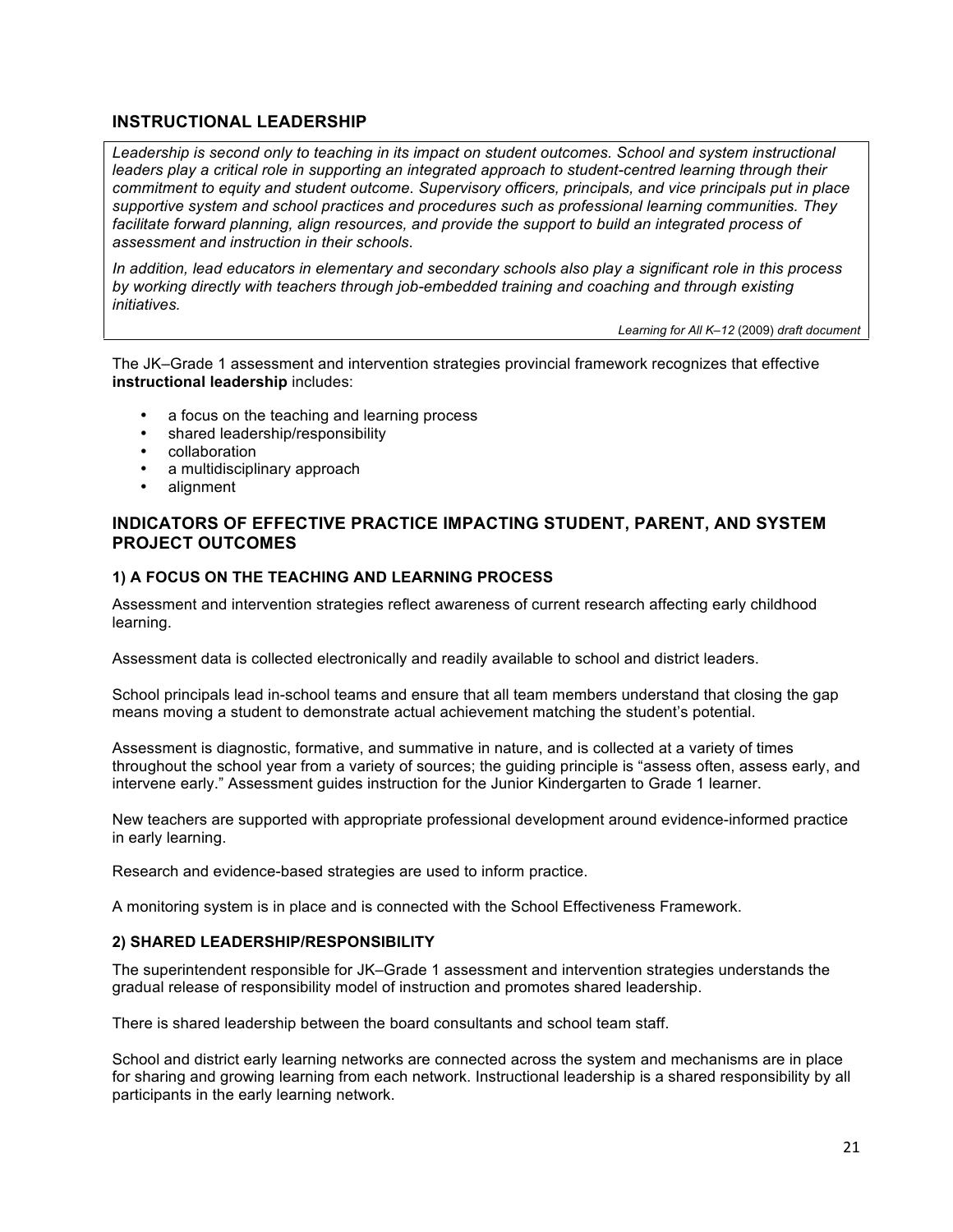Principals lead in-school teams. Principals and superintendents perform a critical role in establishing, supporting, and sustaining professional learning environments at the district and at the school level.

A key contact person is used for Kindergarten Grade 1 to break down silos.

## **3) COLLABORATION**

There is increased communication and collaboration amongst educational partners.

Interventions move beyond the classroom level for some students, especially those with special education needs. They include accessing school and community-based resources/personnel. A system of problem solving for students at risk exists at the school and/or board level.

There is professional collaboration amongst schools to ensure consist practices.

## **4) A MULTIDISCIPLINARY APPROACH**

Multidisciplinary teams are used to ensure that board and school goals related to the early years are being met.

## **5) ALIGNMENT**

The early identification strategy is mindfully planned by instructional leaders to ensure alignment with Ministry of Education priorities and coherence with board and school priorities.

School improvement plans are created based on collected data, and align with board and Ministry expectations.

System level staff supports the work of school level staff to ensure consistency in practice as well as to create alignment with Ministry initiatives.

Assessments and timelines are standardized across schools and the board.

## **EXAMPLES OF EFFECTIVE PRACTICE**

At the Dufferin-Peel Catholic District School Board in the Toronto and Area Region, the superintendent responsible for the Early Years is a strong advocate for the gradual release of responsibility model and empowers staff to gradually take things on.

In the Sudbury/North Bay Region, the Nipissing-Parry Sound Catholic District School Board conducted phonological screening of all Junior Kindergarten to Grade 1 students and eight-week intervention sessions throughout the school year (fall, winter, spring) to improve phonological awareness and skills in rhyme, syllables, and phonemes. In the Fall of 2009, all JK–Grade 1 students were screened. In-class intervention blocks occurred in the winter of 2009–2010. In the Spring of 2010, teacher training was held in the early learning program pilot schools. Teachers were trained to model strategies and to expand children's responses and understanding.

In the Toronto and Area Region, at the Toronto Catholic District School Board (TCDSB), the implementation of Learning for All is grounded in the universal design concept of "good for all, necessary for some." A tiered approach to instruction and intervention infuses the work of the special services and curriculum departments. The TCDSB Early Identification for Assessment and Intervention Strategy document is also built upon the principles of universal design and the tiered approach. To capture the processes and components of early intervention for all students, students at risk, and students with special needs, a flowchart was created which links school entry and assessment and intervention processes with community agencies and supports.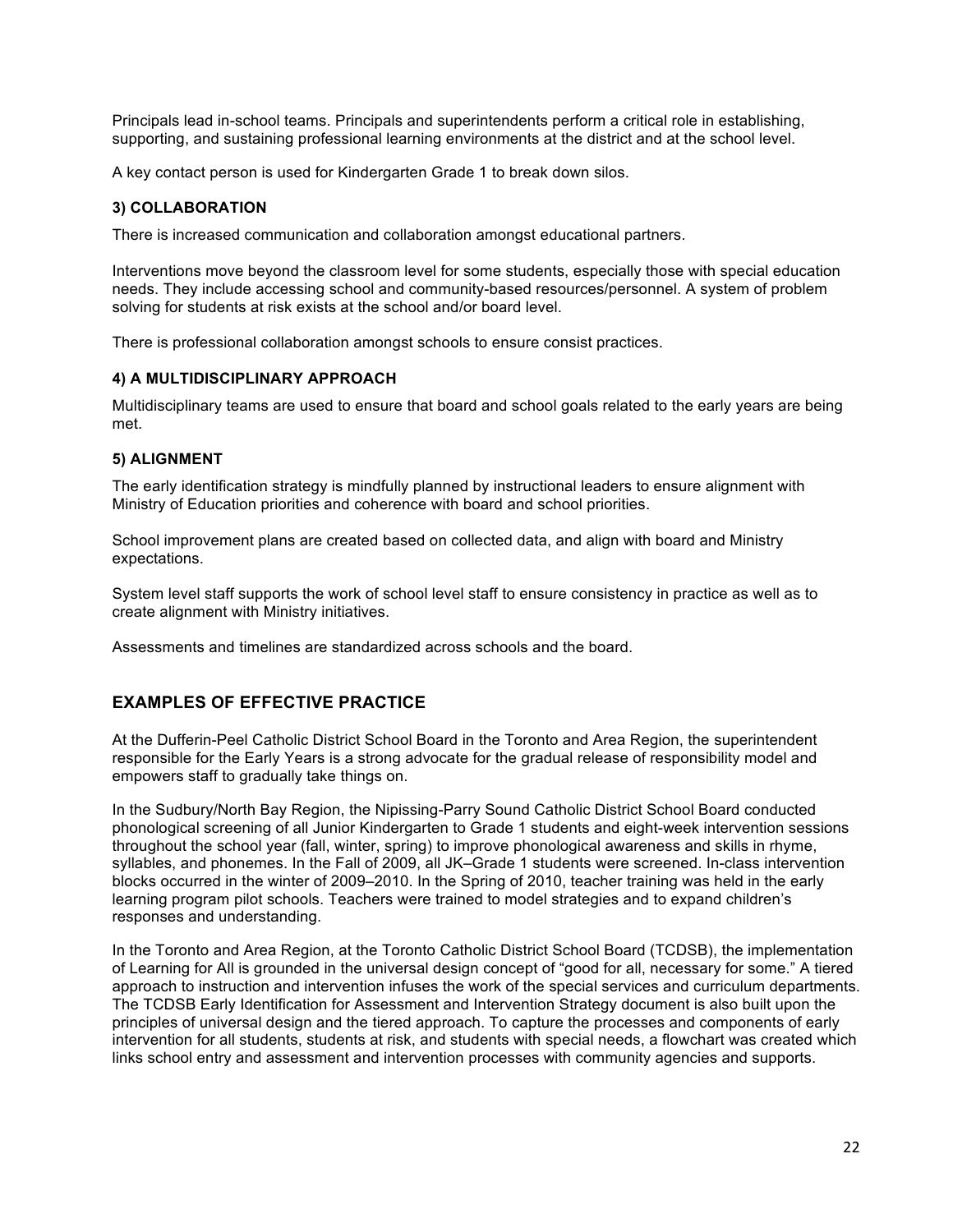## **PROFESSIONAL LEARNING AND CAPACITY BUILDING**

*Teams focus their efforts on crucial questions related to learning, and produce work that reflects that focus, such as identifying learning goals for curriculum planning needs, sharing different kinds of assessment tools, analyzing data on student achievement, and developing and sharing instructional strategies and other approaches for improving results. Teams should also develop norms to clarify roles, responsibilities, and relationships among team members. Teams work towards student achievement goals that are linked to school and system goals.*

*Learning for All K-12* (2009) draft document

The JK–Grade 1 assessment and intervention strategies provincial framework recognizes that effective **professional learning and capacity building** includes:

- multidisciplinary teams
- instructional classroom teams
- professional learning communities (PLCs)/networks
- differentiated staff development

## **INDICATORS OF EFFECTIVE PRACTICE IMPACTING STUDENT, PARENT, AND SYSTEM PROJECT OUTCOMES**

## **1) MULTIDISCIPLINARY TEAMS**

There is increased collaboration between curriculum and special education departments.

A process is in place to ensure that an effective use of assessment information from Junior Kindergarten to Grade 1 and beyond occurs.

In classrooms, there are team-teaching opportunities and multidisciplinary teams for support.

System-level consultants and coordinators support families of schools.

There are early learning networks in place reflective of the multidisciplinary team and include Kindergarten teachers. The early learning network establishes its learning goals and inquiry processes to impact identified student learning outcomes, and student learning profiles are used.

Community agencies, therapists, and other support workers are included in team meetings and case conferences.

## **2) INSTRUCTIONAL CLASSROOM TEAMS**

Teachers are able to articulate students' individual strengths and needs to differentiate instruction.

School administrators see and hear evidence of learning during "walk-throughs" in Kindergarten and Grade 1 classrooms.

At the school level, there is teacher mentoring; there are resource hubs to share resources; there are case conferences with school staff; there is teacher moderation and moderated marking; and there are critical learning instructional pathways, class profiles, and sharing of evidence-based practice.

## **3) PROFESSIONAL LEARNING COMMUNITIES (PLCS)/NETWORKS**

Professional learning communities (PLCs) are comprised of multidisciplinary team members. PLC sessions are structured and include a reflective process in order to build capacity.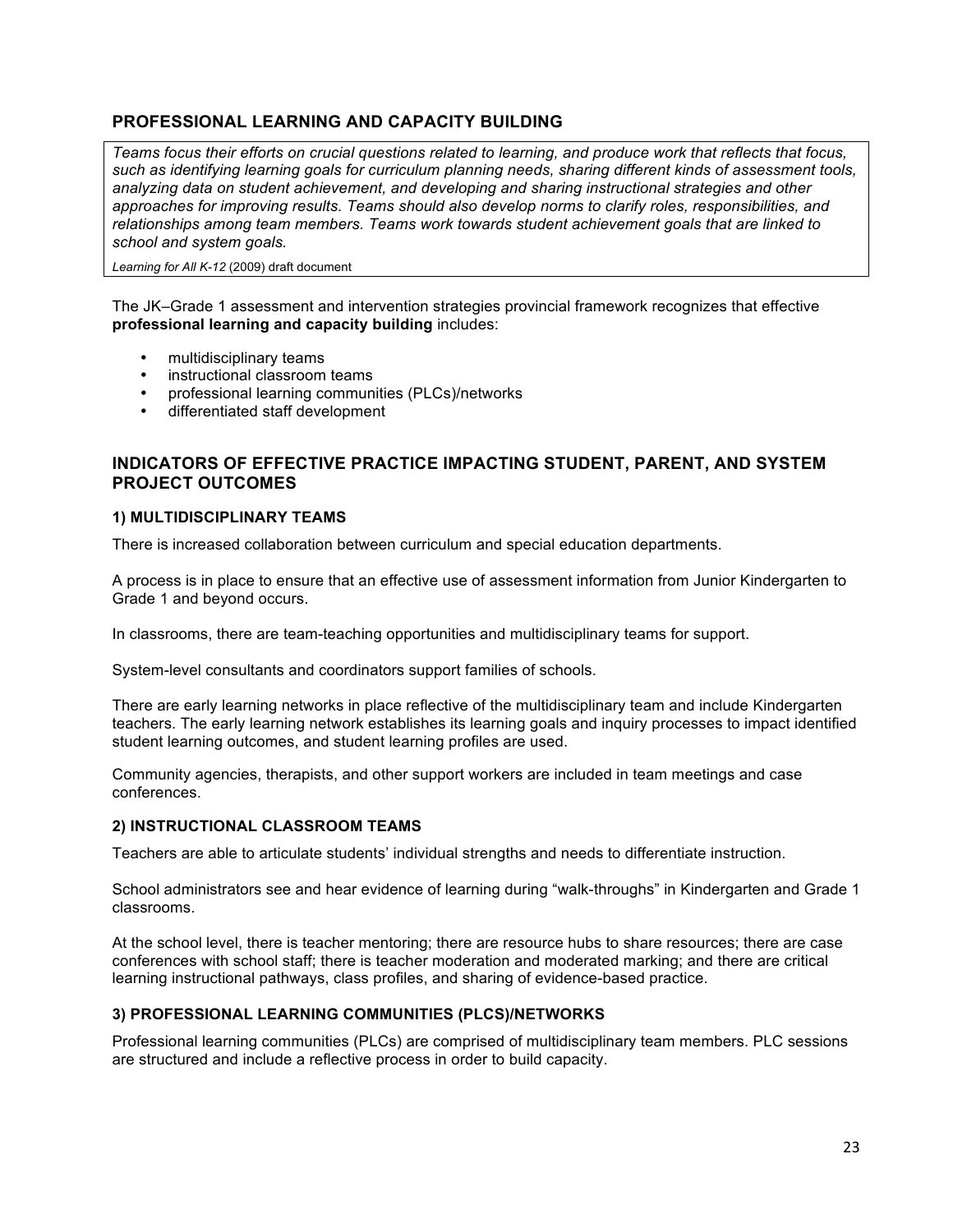## **4) DIFFERENTIATED STAFF DEVELOPMENT**

Teachers are provided with appropriate support and embedded professional development to help them understand and interpret data, as well as to plan appropriate programs and interventions that fit the developmental stages of early learners.

## **EXAMPLES OF EFFECTIVE PRACTICE**

The London Region has a wiki to enable its boards to share information. They will soon have an operational website which will house resource documents for sharing (for example, assessment and intervention strategies). The website information includes resources from all four projects: Autism Spectrum Disorders (ASD) – Phase 2 Connections, A4 – Assessing Achievement in Alternative Areas, Learning for All, and the CODE JK–Grade 1 project.

Le conseil scolaire du district du Grand Nord de l'Ontario a établi des réseaux de communauté d'apprentissage professionnel de directions afin de mobiliser leurs connaissances en appui aux besoins identifiés.

In the London Region, the Wellington Catholic District School Board's capacity building focused on the importance of transferring information between Junior Kindergarten and Grade 1 teachers. By sharing assessment data and understanding the results, teachers learned that skills taught in the previous grade could be honoured and differentiating instruction was easier in the following term. This was achieved through training, Teaching Learning Critical Pathways (TLCPs), and communication from administrators on the importance of the transfer of information from JK–Grade 1.

In the Barrie Region, York Region District School Board speech and language pathologists and/or Communication Disorder Assistants (CDAs) are doing read-aloud and oral language work in early learning classes to model for teachers.

## **SYSTEM PROCESS/ORGANIZATION**

*School/System Organization promotes a common vision and shared goals about the best ways to support students with special education needs in regular classrooms; … embeds training and learning in all system initiatives and school improvement plans; develops structures to increase collaboration between system departments and leaders; regularly restructures and realigns the roles of central resource staff to address priority needs; … promotes flexibility in assigning resource teacher and educational assistant time in response to changing data to create the most impact on student achievement.*

*The CODE Special Education Project 2006–2007 Report, October 2007*

The JK–Grade 1 assessment and intervention strategies provincial framework recognizes that effective **system process/organization** includes:

- entry and transition processes
- assessment of, as, and for learning
- alignment
- collaboration
- continuous monitoring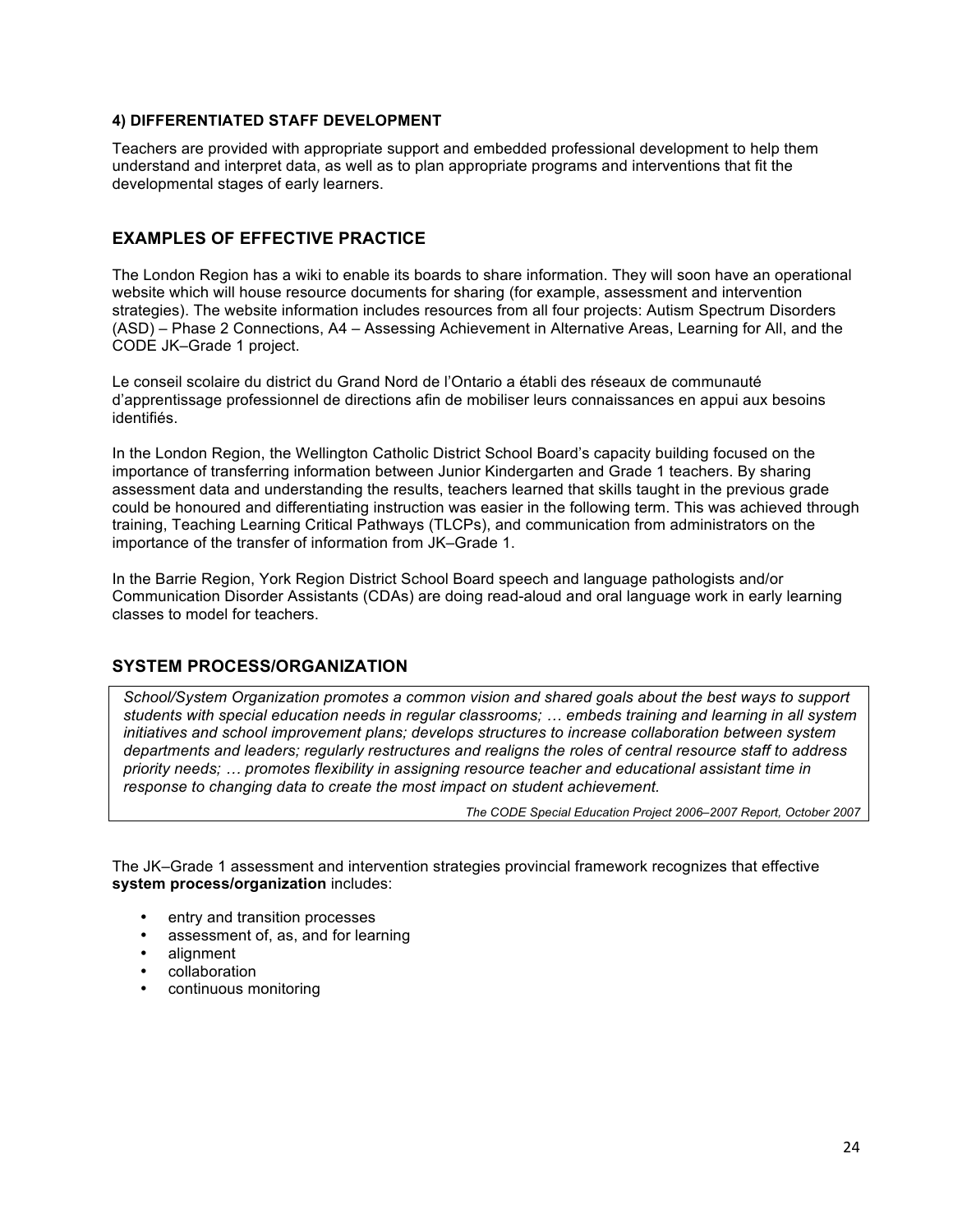## **INDICATORS OF EFFECTIVE PRACTICE IMPACTING STUDENT, PARENT, AND SYSTEM PROJECT OUTCOMES**

## **1) ENTRY AND TRANSITION PROCESSES**

There are protocols for entry to school, including for students with special education needs. Community partners/agencies are collaboratively involved in the process. The protocol requires the completion of a screening process/tool that assists the school team in developing an entry learning profile for each Early Years learner. Case conference meetings with key personnel are held. Communication materials for parents are developed collaboratively with community partners and available through community partners/schools to support the transitioning process.

There is a consistent method of addressing the needs of students entering school with special education needs.

Administration and interpretations of screeners consider cultural awareness.

## **2) ASSESSMENT OF, AS, AND FOR LEARNING**

The assessment process begins with all students, and then focuses in on students who are struggling.

There is an increased focus on classroom assessment before intellectual assessment in Junior Kindergarten to Grade 1.

There is use of an electronic data collection process to collect and analyze assessment data at the board level.

There is a consistent timeline for the collection of assessment data.

There is a consistent assessment instrument across the board.

Professional development on assessment is provided either centrally or at the school site.

There is consistent use of report cards and reporting periods across the board.

There is a formalized process for accessing special education support services for Kindergarten to Grade 1 students.

There is consistent use of effective instructional strategies.

Differentiated professional learning opportunities are provided for teachers.

#### **3) ALIGNMENT**

Support resources are used consistently to inform professional learning.

Existing organizational divisions are taken into account in order to foster increased capacity to implement system-wide JK–Grade 1 assessment and intervention strategies.

Developmentally appropriate practices in JK–Grade 1 are promoted on a system-wide basis to foster consistent and supported implementation.

Intervention practices are collaboratively planned and aligned with other goals and initiatives through the school improvement planning process; board improvement plans set direction for system and intervention practices and are incorporated into these plans.

There is a formalized process for creating and storing Individual Education Plans (IEPs) for Junior Kindergarten to Grade 1 students.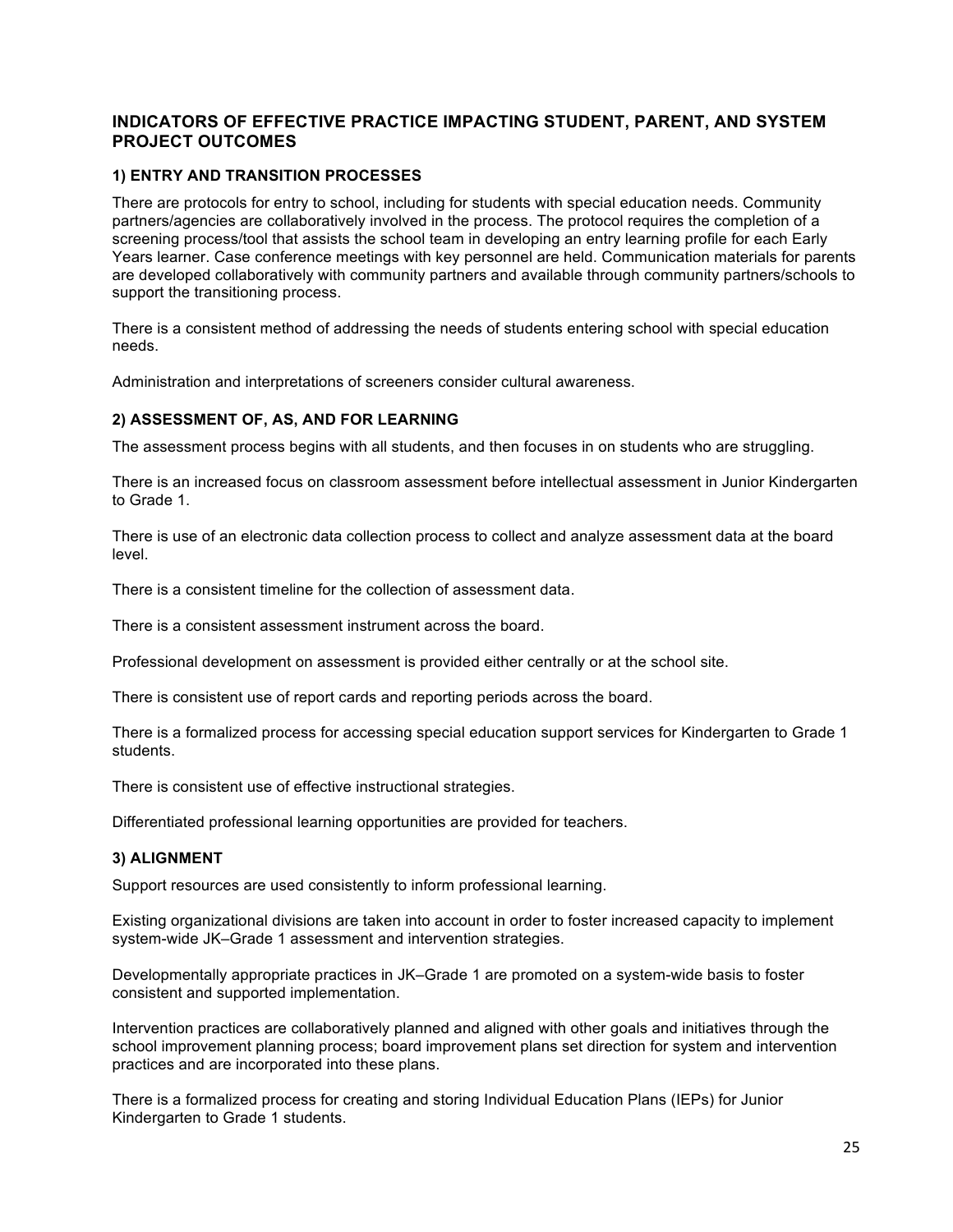## **4) COLLABORATION**

Collaborative teamwork is in place both in school and out of school. Central board staff participates in community planning tables/learning networks.

Multidisciplinary teams are in place to ensure that board and school goals related to the Early Years are being met.

Special Education Resource Teachers (SERTs) provide a valuable resource for teachers in assessment and linking assessment to programming for students with special education needs.

Assistance is provided by the board and SERTs to teachers to produce consistent IEPs that link assessment and programming for Junior Kindergarten to Grade One students.

There is a system in place to share board assessment and intervention tools across regions.

#### **5) CONTINUOUS MONITORING**

One key contact person is utilized for Ministry and board initiatives that focus on students in Junior Kindergarten to Grade 1.

There is a monitoring system in place for Junior Kindergarten to Grade 1 students.

## **EXAMPLES OF EFFECTIVE PRACTICE**

In the Toronto and Area Region in the Halton Catholic District School Board, an Early Years consultant was a key member of the board team in the Literacy and Numeracy Secretariat's K–Grade 1 collaborative inquiry project and the CODE JK–Grade 1 project. This allowed for the sharing of best practices related to this population of students to a variety of audiences at the school and board levels.

In the Thunder Bay Region, the Fair Start pre-school screening tool is a part of registration for Junior Kindergarten in all schools in Thunder Bay (for example, Lakehead District School Board, Thunder Bay Catholic District School Board, and CSDC des Aurores boréales). When a child is registered for Junior Kindergarten, parents/guardians are given a Fair Start screening booklet to complete and return to the school. The booklet is intended to help both the parent and the school identify any concerns which may interfere with learning. The screening booklet asks questions in six areas of a child's development. Booklets are scored by the school and the results are returned to the parent. If a child requires follow-up in any area, parents are given the information so that they may make contact with the appropriate agency. If the agency has not heard from the parent in 30 days, they call parents to see if they would like to make an appointment.

At the Upper Grand District School Board in the Toronto and Area Region, multiple organizational divisions (for example, senior administration, principals, resource teachers, classroom teachers) were involved in the system-wide implementation of the Nipissing Scale as part of the Kindergarten registration process.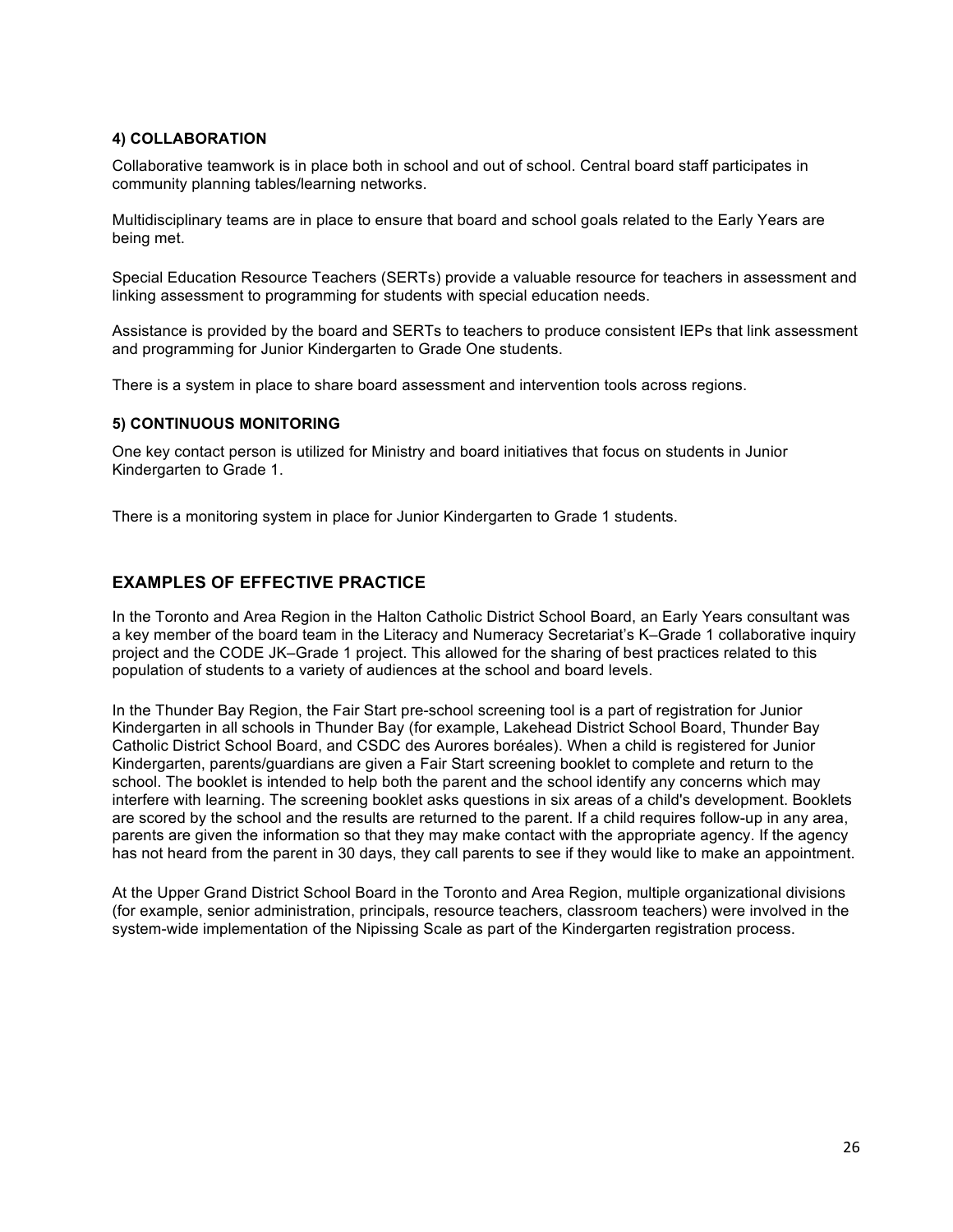# **GRADE 1 ASSESSMENT AND INTERVENTION STRATEGIES CODE MONITORING FRAMEWORK**

These key elements and indicators discussed above and identified through the regional work of the JK– Grade 1 Assessment and Interventions Strategies project were incorporated into the Monitoring Framework (**Appendix C**). The Monitoring Framework, developed as a key outcome of the CODE project, will support system and school leaders in monitoring evidence-informed assessment and intervention strategies for students in JK–Grade 1 all across Ontario.

The Framework is a reflective tool, designed to support system and school leaders in monitoring evidenceinformed assessment and intervention strategies for students in JK–Grade 1 all across Ontario. It represents a synthesis of effective strategies and practices identified through the regional work of the project. Thematic analyses of the following five elements: Assessment and Intervention Strategies/Use of Data; Parent Involvement/Community Communication; Instructional Leadership; Professional Learning and Capacity Building; and System Process/Organization were conducted using regional information presented on lessons learned and supporting evidence from the May 2010 provincial meeting. Common indicators for each element which emerged from this work are included in this Framework.

# **NEXT STEPS**

Lead board representatives plan to meet in the Fall of 2010 to develop an implementation plan for this monitoring framework. Regional learning teams will continue to further their discussions and address elements they have identified as critical to improve practice in their regions. Web-based sharing of the Monitoring Framework will be considered.

The following directions are provided to encourage thinking about next steps related to the five key elements of the project identified in the Framework.

## **Assessment and Intervention Strategies/Use of Data**

- Planning for the Ministry's Early Learning initiative, and movement towards a seamless, integrated system to support children from birth to 12 years of age, requires system leadership. The cooperation and teamwork of the various ministries involved (e.g., the Ministry of Education, Ministry of Health and Ministry of Children and Youth Services) is necessary in order to make best use of existing assessment and intervention resources and to determine what new strategies are needed.
- All Ministry documents related to the Early Learning Program need to be aligned in the area of effective assessment and intervention strategies for early learners (e.g., the ELECT framework; the *Full-Day Early Learning–Kindergarten Program* document; and the revision of *Growing for Success* to incorporate the new full-day kindergarten program). The work done in the JK–Grade 1 Assessment and Intervention Strategies project needs to be considered within the outline of a provincial assessment strategy for young learners.
- An inequality amongst regions exists in the area of availability of speech and language resource staff. This will impact the Early Years learner who has no access to face-to-face speech and language intervention. We need to continue to develop strategies to assist boards with creative ways of maximizing their use of these resource staff. It is important to recognize that speech and language staff play an invaluable role in supporting instruction in Kindergarten and Grade 1 classrooms through both direct and indirect service.
- Boards are encouraged to have a central mechanism in place to track and monitor student achievement at the JK–Grade 1 level, such as an electronic data collection system, so that data may be more easily analyzed in a timely, consistent fashion.
- Schools are encouraged to develop and use student learning profiles to inform practice for JK– Grade 1 students. These profiles would follow the students through their school careers.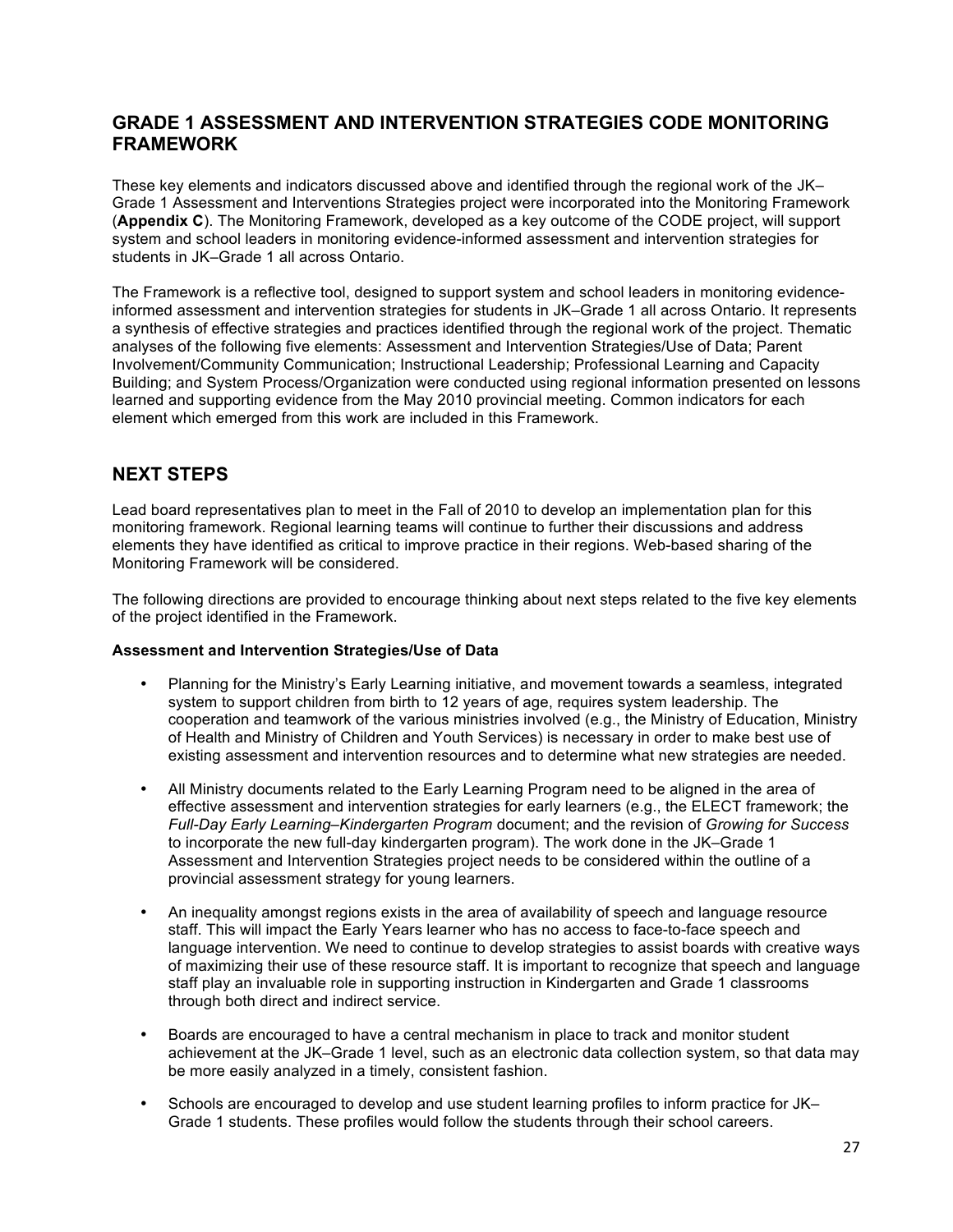## **Parent Engagement and Community Collaboration\***

- Under the recommendations in the Pascal report *With Our Best Futures in Mind* (2009), schools will be providers of full-day learning for four- and five-year-olds and will assume the important role of community hub. Schools will need active support in re-creating themselves as community resources where a range of complementary activities may take place. The use of the JK–Grade 1 Assessment and Intervention Strategies monitoring framework across all regions, with a focus on assessment and intervention strategies for young learners, may present opportunities to bridge existing assessment practice in the pre-school years to evidence informed, consistent assessment practice for four- and five-year-olds in the new Early Learning Program. Boards will be able to capitalize on collaborative processes already in place for parents (e.g., Healthy Babies, pre-school speech and language initiatives, public health screenings).
- Collaboration amongst all educational partners, including staff, parents and community agencies improves success for students. Work still needs to be done in the area of meaningful parent engagement in understanding school processes (e.g., enabling parents/families to gain understanding of the assessment and intervention processes for early learners).
- Board staff need to present assessment findings to parents in a consistent way across each district and to ensure that parents are involved in understanding the goals of the intervention process. At the school level, if teachers have the right assessment and intervention tools, they will be more effective in communicating with parents.
- \*Please note that the original element heading Parent Involvement/Community Communication was changed in the Next Steps and Framework sections of this report to Parent Engagement and Community Collaboration, to better reflect the themes which emerged from the regional discussions and the work done throughout the project.

#### **Instructional Leadership**

- Since principals will be responsible for the supervision and monitoring of the Early Learning Program and after-school programming, work needs to be done with the Catholic Principals' Council Ontario (CPCO) and Ontario Principals' Council (OPC) to support principals as they transition to the new model.
- Instructional leaders must recognize the need to expand and bridge both internal and external departmental silos.
- Boards need to ensure that members of the multidisciplinary team (for example, speech and language and early childhood education staff) play a lead instructional role in JK–Grade 1 classrooms.
- Boards need to provide new teachers/early childhood education staff with appropriate, embedded professional development related to evidence-informed assessment and intervention practices in early learning in order to support the transition to the new full-day kindergarten program for four- and five-year-olds. The ELECT curriculum/pedagogical framework must include a common, evidencebased framework for assessment and intervention strategies for young children.

#### **Professional Learning and Capacity Building**

• The JK–Grade 1 Assessment and Intervention Strategies project provided school boards across Ontario with opportunities to identify existing, effective, evidence-informed assessment and intervention strategies for all Junior Kindergarten to Grade 1 students. The development of a website for sharing effective, evidence-informed assessment and intervention tools (both board-developed and commercial) would provide further opportunities for board capacity building and sharing of effective practice .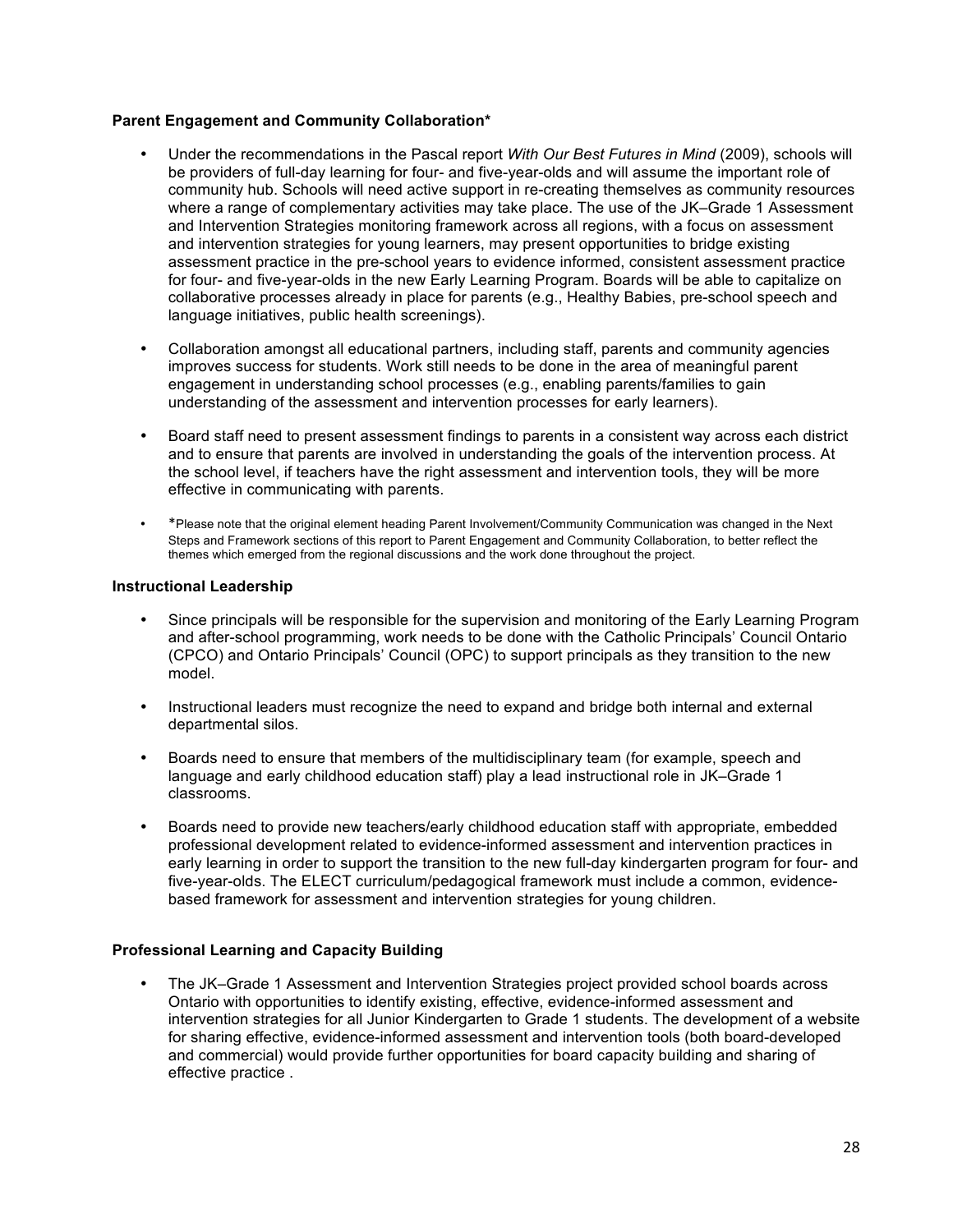- As Ontario transitions into the new Early Learning Program (ELP), programs must be staffed by teams of certified teachers and registered early childhood educators (ECEs). Board capacitybuilding activities must build on the mutual skills and strengths of both groups.
- Early learning networks are in place which reflect the multidisciplinary team. The use of multidisciplinary teams is necessary to ensure that board and school goals related to Early Years assessment and intervention strategies are met. Board capacity-building activities must focus on providing team support to JK–Grade 1 staff as they transition to the new Early Learning Program model.

## **System Process/Organization**

- The regional processes undertaken for the JK–Grade 1 Assessment and Intervention Strategies project have allowed both small boards and large boards, English boards and French boards to learn from each other and benefit from each other's strengths. Boards need to continue to find ways to work efficiently together to support each other as Ontario moves forward with the new full-day kindergarten program and a seamless, integrated system to support children from birth to 12 years of age and their families. We need to continue to provide support for the regional process and share the JK–Grade 1 Assessment and Intervention Strategies project outcomes with and across boards.
- The collaboration of CODE, school boards, and the Ministry of Education on the JK–Grade 1 Assessment and Intervention Strategies project resulted in a positive change in the way we organize our system work through the value-added regional approach.
- Early learning policies and organizational frameworks should be consistent. Congruency across boards, regions, and the province in the use of JK–Grade 1 assessment and intervention strategies will foster consistent and supported implementation. Common assessment and intervention tools (e.g., oral language, developmental, socio-emotional) should be used throughout Junior Kindergarten to Grade 1 to ensure consistency of standards. The regional project process has facilitated the sharing of tools and resources across boards/regions.
- Assessment and intervention strategies for Junior Kindergarten to Grade 1 are carefully planned by instructional leaders to ensure alignment with Ministry priorities as well as with board and school plans. All plans must link with the school improvement planning process, which is based on collected data, including *The School Effectiveness Framework* and the draft *Improvement Planning Assessment Tool* (March 12, 2010).

# **RECOMMENDATIONS**

The Ontario government has made the improvement of and the reduction of gaps in student achievement, and building increased confidence and support for publicly funded education, the core of its mandate. The CODE JK–Grade 1 Assessment and Intervention Strategies project was a strategic action to build on these government goals and the lessons learned from the previous CODE Special Education Project (2005–2009). The JK–Grade 1 Assessment and Intervention Strategies project has provided school boards across Ontario with opportunities to identify existing, effective, evidence-informed assessment and intervention strategies for all Junior Kindergarten to Grade 1 students; share these through leadership networks; build teacher and school board capacity to implement them; and develop a monitoring framework to support school boards in the implementation process. The opportunity to facilitate professional growth through a diverse professional educational learning community in which participants learned from each other in a regional learning network was a project highlight.

The CODE JK–Grade 1 Project fostered self-evaluation at all levels and a study of the Early Years through many different lenses. Boards engaged in self-evaluation of their own strategies and practices in preparation for regional dialogues and in order to complete board reports. Regions evaluated their responses to the Collection of Evidence Template and prepared presentations and reports to be shared at the provincial level.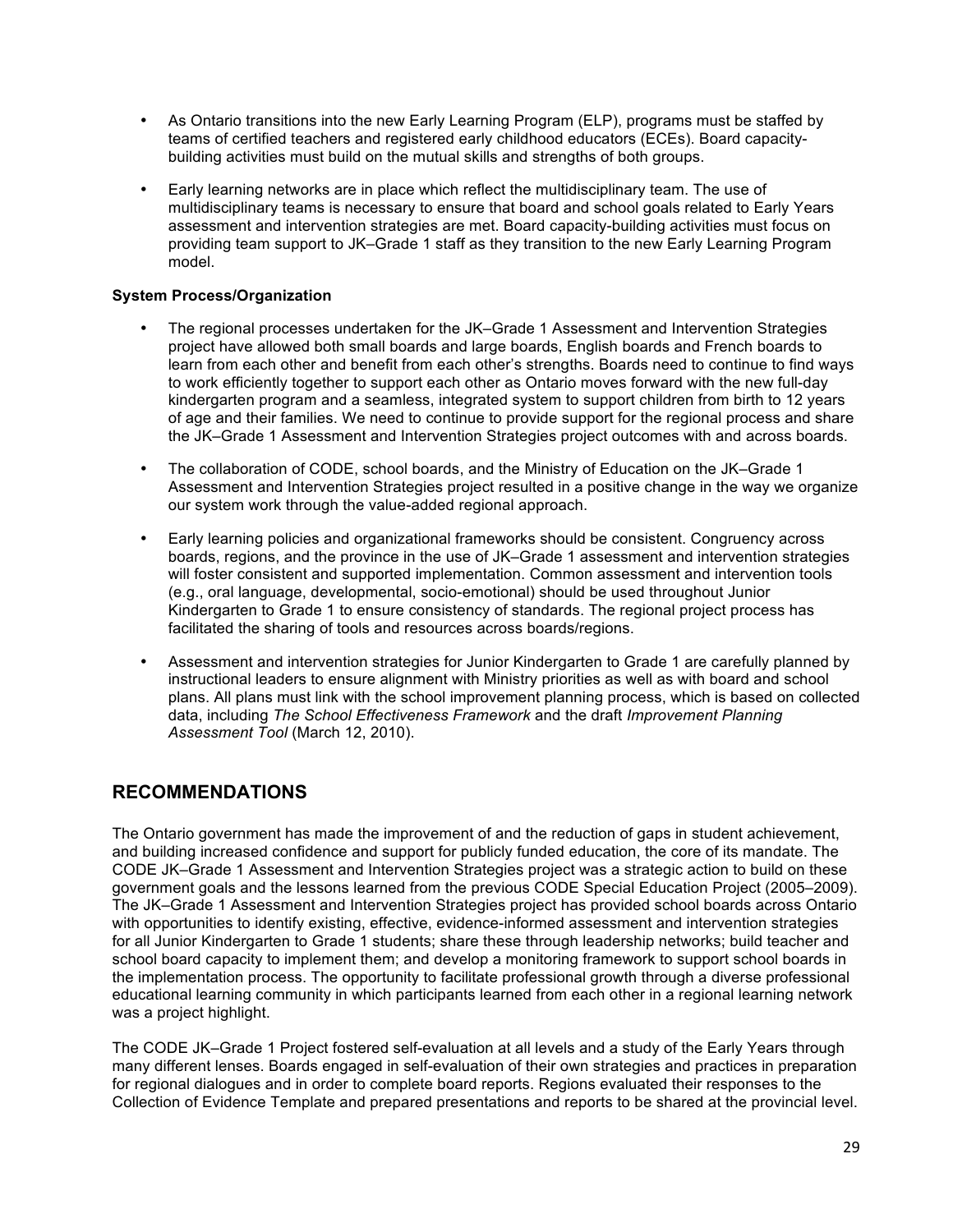It is important to recognize that effective assessment and intervention strategies are underlying, critical threads running through current Ministry policy and program documents related to the learning of Kindergarten- and Primary-aged children. As Ontario moves further along on its Best Start goals for a seamless and integrated system to support children from birth to 12 years and their families, it becomes critical that the recommendations for the early-learning assessment and intervention strategies listed below be considered in a timely fashion for alignment with current Ministry documents and initiatives, including *Early Learning for Every Child Today* (ELECT); the 2011 edition of *Growing Success*, which will include information pertaining to the new full-day Kindergarten program; and the final version of *The Full-Day Early Learning–Kindergarten Program* curriculum document*.*

The following list of recommendations was developed from common themes which emerged from regional project work around key elements and effective practices for Junior Kindergarten to Grade 1 assessment and intervention strategies.

## **At the school level:**

- **1.** That continuous assessment through observation, documentation, and monitoring of each child's development is an essential part of professional practice in early childhood settings to determine any necessary instructional interventions
- **2.** That teachers will assess the Junior Kindergarten to Grade 1 child's learning on an ongoing basis in the context of everyday classroom experiences using a variety of strategies and tools, both commercial and locally developed, and that commercial assessment tools may need to be adapted to fit into local contexts.
- **3.** That intervention strategies are reflective of a tiered approach and will facilitate early identification of students who may be at risk, to ensure appropriate and timely interventions for students who exhibit persistent learning difficulties, significantly reducing the likelihood that they will develop more serious problems in the future.
- **4.** That there will be a structured protocol for entry to school for Kindergarten students, including for those with special education needs; that community partners/agencies/parents must be collaboratively involved in the process; and that the protocol will have a requirement for the completion of a screening process/tool which would assist the school team in developing a student learning profile for the Kindergarten student to follow the student through his/her school career.
- **5.** That work at the school level is multi-tiered and incorporates a multidisciplinary team approach. For example, that speech and language staff is supported to provide both direct and indirect service, including modelling effective strategies for classroom teachers; that early childhood educators (ECEs) are supported in sharing their expertise in early learning classrooms; and that educator teams add to the strengths of the professional preparation and skill sets of both teachers and ECEs (*With Our Best Future in Mind*, p. 33).
- **6.** That in-school teams implement, monitor, and track assessment and intervention strategies used for JK– Grade 1 students, and that report cards, data walls, professional learning communities, and centralized electronic data collection tools are used to measure student outcomes over time from Kindergarten to Grade 1.

#### **At the board level:**

- **7.** That assessment and intervention strategies for JK–Grade 1 will be aligned with board plans and Ministry policies/documents, including *2010–11: The Full-Day Early Learning–Kindergarten Program* draft document.
- **8.** That boards are encouraged to use multidisciplinary teams to ensure that board and school goals related to Early Years assessment and intervention strategies are met.